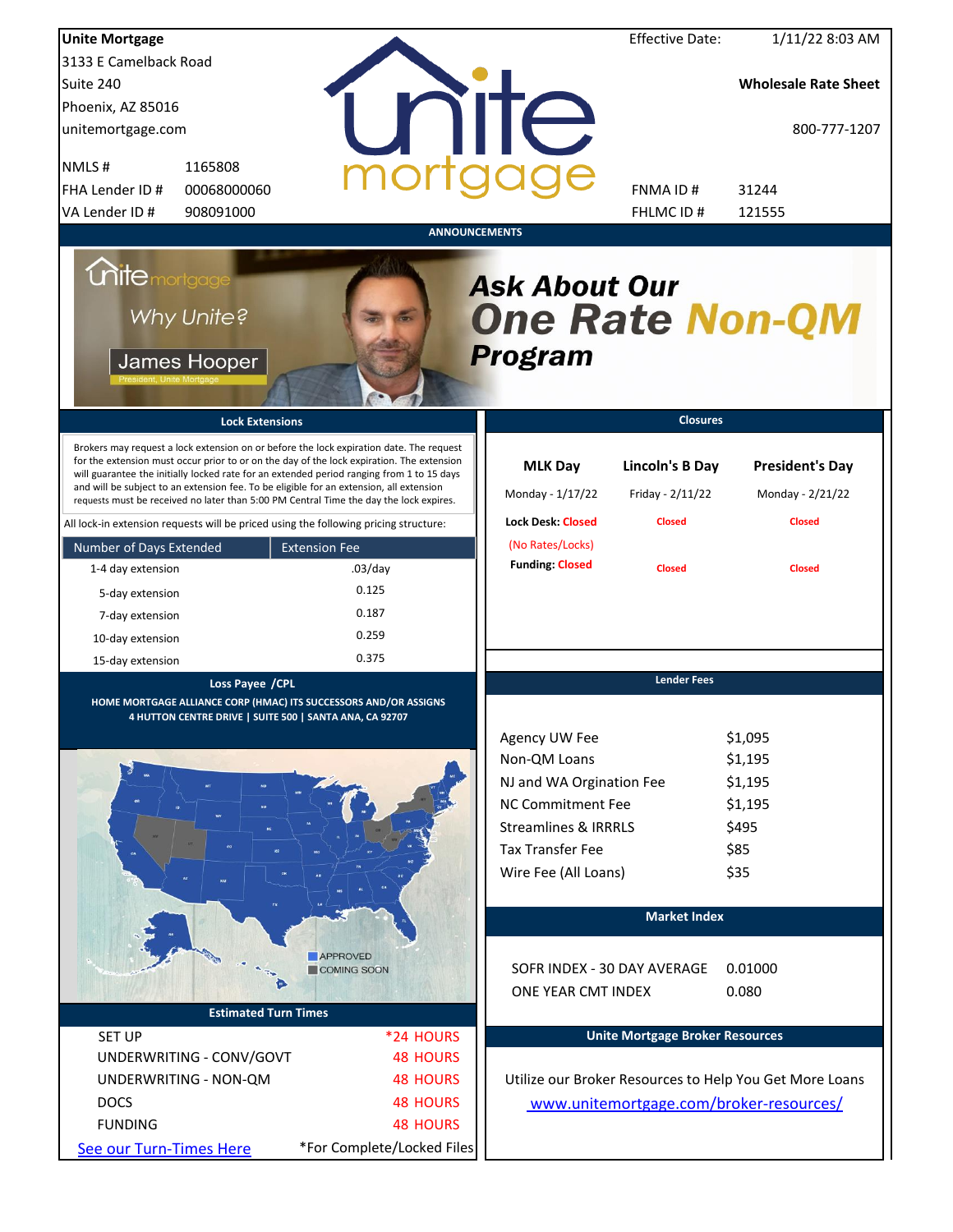

Rates are subject to change without prior notice Not for Public View • For Professional Use Only **Lock Desk**

[locks@unitemtg.com](mailto:locks@unitemtg.com)

File Update: 11-Jan-2022

Effective Date: 11-Jan-2022 **Lock Hours: 9:00 A.M. - 3:00 P.M. PST** Lock Hours: 9:00 A.M. - 3:00 P.M. PST

## **ONE RATE - DSCR/ Bank Statements**

Price Change Effective: 9:00 AM PST

| <b>DSCR</b>                    |  |  |  |  |
|--------------------------------|--|--|--|--|
| <b>25 DAY PRICING</b>          |  |  |  |  |
| <b>30YR FIX</b><br><b>RATE</b> |  |  |  |  |
| 4.375<br>100.0000              |  |  |  |  |
| <b>24 MO BANK STATEMENT</b>    |  |  |  |  |
| <b>25 DAY PRICING</b>          |  |  |  |  |
|                                |  |  |  |  |

## **RATE 30YR FIX 4.125** 100.0000

| <b>HIGHLIGHTS</b>  |                               |                               |  |  |
|--------------------|-------------------------------|-------------------------------|--|--|
| <b>Credit</b>      | $700+$                        | $720+$                        |  |  |
| <b>Product</b>     | 30 yr fixed Full Amortization | 30 yr fixed Full Amortization |  |  |
| <b>Loan Amount</b> | 300,001-1.0MM                 | 300,001-1.0MM                 |  |  |
| <b>DSCR</b>        | $+1.100$                      | Not Applicable                |  |  |
|                    | Purchase 70%                  | Purchase 80%                  |  |  |
| <b>Purpose</b>     | Rate-Term 70%                 | Rate-Term 80%                 |  |  |
|                    | Cash-Out 65%                  | Cash-Out 75%                  |  |  |
| <b>Occupancy</b>   | Non Owner Occupied            | Owner Occupied                |  |  |
| <b>ACH</b>         | Required                      | Required                      |  |  |
| <b>PPP</b>         | 5 Years                       | None                          |  |  |
| <b>Reserves</b>    | 12 Month PITIA                | 12 Month PITIA                |  |  |
| <b>Escrows</b>     | Required                      | Required                      |  |  |
| <b>Property</b>    | Single Unit only              | Single Unit Only              |  |  |

**30 DAY PRICING PRICING ADJUSTMENTS**

### **No Hits for LLPAs !!!**

## **DSCR PRIME PLUS**

| <b>30 DAY PRICING</b> |                |                 |  |
|-----------------------|----------------|-----------------|--|
| <b>RATE</b>           | <b>5/6 ARM</b> | <b>30YR FIX</b> |  |
| 6.250                 | 105.2500       | 105.0000        |  |
| 6.125                 | 105.0000       | 104.7500        |  |
| 6.000                 | 104.7500       | 104.5000        |  |
| 5.875                 | 104.5000       | 104.2500        |  |
| 5.750                 | 104.2500       | 104.0000        |  |
| 5.625                 | 104.0000       | 103.7500        |  |
| 5.500                 | 103.7500       | 103.5000        |  |
| 5.375                 | 103.5000       | 103.2500        |  |
| 5.250                 | 103.2500       | 103.0000        |  |
| 5.125                 | 103.0000       | 102.7500        |  |
| 5.000                 | 102.7500       | 102.5000        |  |
| 4.875                 | 102.5000       | 102.2500        |  |
| 4.750                 | 102.1250       | 101.8750        |  |
| 4.625                 | 101.7500       | 101.5000        |  |
| 4.500                 | 101.3750       | 101.1250        |  |
| 4.375                 | 101.0000       | 100.7500        |  |
| 4.250                 | 100.5000       | 100.2500        |  |
| 4.125                 | 100,0000       | 99.7500         |  |

| <b>MAX PRICING</b> (Lower of Price or Premium) |          |  |  |  |
|------------------------------------------------|----------|--|--|--|
| No Prepay - Hard                               | 100.5000 |  |  |  |
| 1yr Prepay - Hard                              | 100.7500 |  |  |  |
| 2yr Prepay - Hard                              | 101.0000 |  |  |  |
| 3yr Prepay - Hard                              | 101.2500 |  |  |  |
| 4yr Prepay - Hard                              | 101.5000 |  |  |  |
| 5yr Prepay - Hard                              | 101.7500 |  |  |  |

| <b>ARM MARGIN</b> |      |  |  |
|-------------------|------|--|--|
| 5.000             | SOFR |  |  |
|                   |      |  |  |

| <b>LOCK FEES</b> |  |  |  |
|------------------|--|--|--|
| .250             |  |  |  |
| .030             |  |  |  |
| 15 Days          |  |  |  |
|                  |  |  |  |

| <b>RATE</b>       | <b>5/6 ARM</b>          | 30YR FIX                                |                                 |                      |          |          |          | <b>LTV</b> |          |          |
|-------------------|-------------------------|-----------------------------------------|---------------------------------|----------------------|----------|----------|----------|------------|----------|----------|
| 6.250             | 105.2500                | 105.0000                                | <b>Documentation</b>            | <b>Credit Score</b>  | 00.01-50 | 50.01-55 | 55.01-60 | 60.01-65   | 65.01-70 | 70.01-75 |
| 6.125             | 105.0000                | 104.7500                                |                                 | $\geq 780$           | (0.250)  | (0.375)  | (0.500)  | (0.625)    | (0.875)  | (1.125)  |
| 6.000             | 104.7500                | 104.5000                                |                                 | 760 - 779            | (0.375)  | (0.375)  | (0.625)  | (0.875)    | (1.000)  | (1.375)  |
| 5.875             | 104.5000                | 104.2500                                |                                 | 740 - 759            | (0.375)  | (0.500)  | (0.750)  | (1.000)    | (1.250)  | (1.625)  |
| 5.750             | 104.2500                | 104.0000                                | <b>DSCR</b>                     | 720 - 739            | (0.500)  | (0.625)  | (0.875)  | (1.125)    | (1.500)  | (2.000)  |
| 5.625             | 104.0000                | 103.7500                                |                                 | 700 - 719            | (0.625)  | (0.750)  | (1.000)  | (1.375)    | (1.875)  | #N/A     |
| 5.500             | 103.7500                | 103.5000                                |                                 | 680 - 699            | (0.875)  | (1.000)  | (1.250)  | (1.750)    | $\#N/A$  | $\#N/A$  |
| 5.375             | 103.5000                | 103.2500                                |                                 | $660 - 679$          | (1.375)  | (1.500)  | (1.625)  | (2.250)    | #N/A     | #N/A     |
| 5.250             | 103.2500                | 103.0000                                |                                 | 5/6 40yr ARM SOFR    | (0.250)  | (0.250)  | (0.250)  | (0.250)    | (0.250)  | (0.250)  |
| 5.125             | 103.0000                | 102.7500                                | Product                         | 40yr Fixed           | (0.250)  | (0.250)  | (0.250)  | (0.250)    | (0.250)  | (0.250)  |
| 5.000             | 102.7500                | 102.5000                                |                                 | Interest-Only        | (0.250)  | (0.250)  | (0.375)  | (0.500)    | (0.625)  | (0.750)  |
| 4.875             | 102.5000                | 102.2500                                |                                 | 150,000-200k         | (0.500)  | (0.500)  | (0.500)  | (0.500)    | (0.500)  | (0.750)  |
| 4.750             | 102.1250                | 101.8750                                |                                 | 200,001-300k         | 0.000    | 0.000    | 0.000    | 0.000      | (0.250)  | (0.250)  |
| 4.625             | 101.7500                | 101.5000                                |                                 | 300,001-1.0m         | 0.000    | 0.000    | 0.000    | 0.000      | 0.000    | 0.000    |
| 4.500             | 101.3750                | 101.1250                                | <b>Loan Amount</b>              | 1,000,001-1.5m       | (0.250)  | (0.250)  | (0.250)  | (0.250)    | (0.250)  | (0.250)  |
| 4.375             | 101.0000                | 100.7500                                |                                 | 1,500,001-2.0m       | (0.500)  | (0.500)  | (0.500)  | $\#N/A$    | $\#N/A$  | #N/A     |
| 4.250             | 100.5000                | 100.2500                                |                                 | 2,000,001-2.5m       | (0.750)  | (0.750)  | (0.750)  | #N/A       | #N/A     | #N/A     |
| 4.125             | 100.0000                | 99.7500                                 |                                 | 2,500,001-3.0m       | (0.750)  | (0.750)  | (0.750)  | $\#N/A$    | #N/A     | #N/A     |
|                   |                         |                                         |                                 | $DSCR \geq 1.5$      | 0.250    | 0.250    | 0.250    | 0.250      | 0.250    | 0.250    |
|                   |                         | MAX PRICING (Lower of Price or Premium) | <b>DSCR</b>                     | DSCR 1.25-1.49       | 0.250    | 0.250    | 0.250    | 0.250      | 0.250    | 0.250    |
| No Prepay - Hard  |                         | 100.5000                                |                                 | DSCR 1.10-1.24       | 0.000    | 0.000    | 0.000    | 0.000      | 0.000    | 0.000    |
| 1yr Prepay - Hard |                         | 100.7500                                | <b>Purpose</b>                  | Cash-Out             | (0.250)  | (0.375)  | (0.375)  | (0.375)    | #N/A     | #N/A     |
| 2yr Prepay - Hard |                         | 101.0000                                |                                 | Condo-Warrantable    | (0.250)  | (0.250)  | (0.250)  | (0.250)    | (0.500)  | (0.500)  |
| 3yr Prepay - Hard |                         | 101.2500                                | <b>Property Type</b>            | Condo-NonWarrantable | (0.500)  | (0.500)  | (0.500)  | (0.500)    | #N/A     | #N/A     |
| 4yr Prepay - Hard |                         | 101.5000                                |                                 | 2-4 Unit             | (0.250)  | (0.250)  | (0.250)  | (0.250)    | #N/A     | #N/A     |
| 5yr Prepay - Hard |                         | 101.7500                                | <b>Credit / Housing History</b> | 1x30x12              | (0.750)  | (0.750)  | (0.750)  | (0.750)    | (0.750)  | (0.750)  |
|                   |                         |                                         | <b>Other Miscellaneous</b>      | <b>ACH</b>           | 0.125    | 0.125    | 0.125    | 0.125      | 0.125    | 0.125    |
|                   | <b>ARM MARGIN</b>       |                                         |                                 | No Escrows (No HPML) | (0.150)  | (0.150)  | (0.150)  | (0.150)    | (0.150)  | (0.150)  |
|                   | 5.000                   | <b>SOFR</b>                             |                                 | No Prepay            | (1.500)  | (1.500)  | (1.500)  | (1.500)    | (1.500)  | (1.500)  |
|                   |                         |                                         |                                 | 1yr Prepay           | (1.000)  | (1.000)  | (1.000)  | (1.000)    | (1.000)  | (1.000)  |
|                   |                         |                                         | <b>Prepay Penalty</b>           | 2yr Prepay           | (0.500)  | (0.500)  | (0.500)  | (0.500)    | (0.500)  | (0.500)  |
|                   | <b>LOCK FEES</b>        |                                         |                                 | <b>3yr Prepay</b>    | 0.000    | 0.000    | 0.000    | 0.000      | 0.000    | 0.000    |
|                   | Relock Fee:             | .250                                    |                                 | 4yr Prepay           | 0.375    | 0.375    | 0.375    | 0.375      | 0.375    | 0.375    |
|                   | Extension Fee Per Diem: | .030                                    |                                 | <b>5yr Prepay</b>    | 0.750    | 0.750    | 0.750    | 0.750      | 0.750    | 0.750    |
|                   | <b>Extension Max:</b>   | 15 Days                                 |                                 | 25 Day               | 0.000    | 0.000    | 0.000    | 0.000      | 0.000    | 0.000    |
|                   |                         |                                         | <b>Lock Term</b>                | 40 Day               | (0.150)  | (0.150)  | (0.150)  | (0.150)    | (0.150)  | (0.150)  |
|                   |                         |                                         |                                 | 55 Day               | #N/A     | #N/A     | #N/A     | #N/A       | #N/A     | #N/A     |
|                   |                         |                                         |                                 |                      |          |          |          |            |          |          |

#### Page 2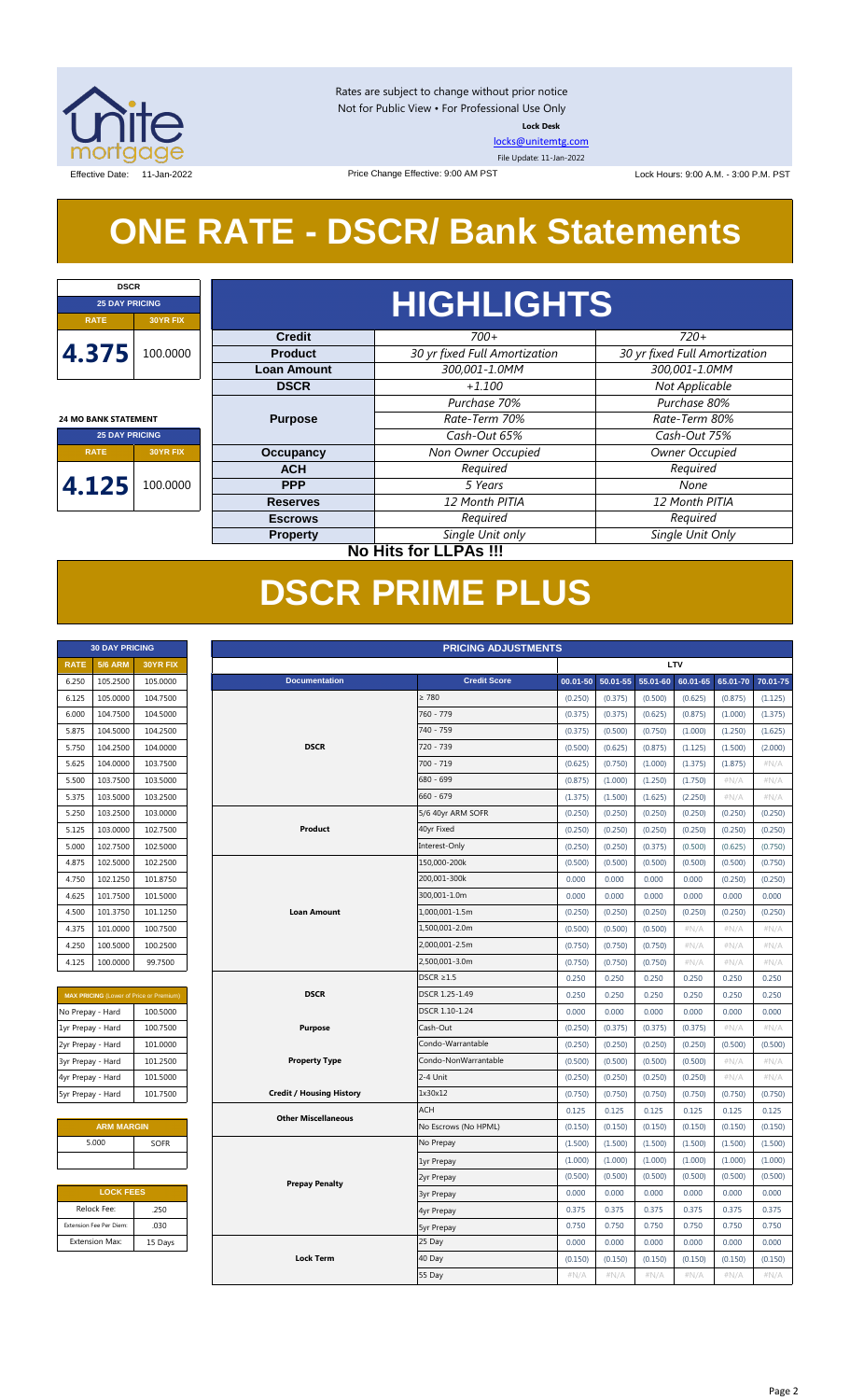

Rates are subject to change without prior notice Not for Public View • For Professional Use Only **Lock Desk**

[locks@unitemtg.com](mailto:locks@unitemtg.com)

File Update: 11-Jan-2022

Effective Date: 11-Jan-2022 Price Change Effective: 9:00 AM PST Lock Hours: 9:00 A.M. - 3:00 P.M. PST

## **DSCR PRIME & FOREIGN NATIONAL**

| <b>30 DAY PRICING</b> |                |                 |  |  |
|-----------------------|----------------|-----------------|--|--|
| <b>RATF</b>           | <b>5/6 ARM</b> | <b>30YR FIX</b> |  |  |
| 6.500                 | 105.0000       | 104.7500        |  |  |
| 6.375                 | 104.7500       | 104.5000        |  |  |
| 6.250                 | 104.5000       | 104.2500        |  |  |
| 6.125                 | 104.2500       | 104.0000        |  |  |
| 6.000                 | 104.0000       | 103.7500        |  |  |
| 5.875                 | 103.7500       | 103.5000        |  |  |
| 5.750                 | 103.5000       | 103.2500        |  |  |
| 5.625                 | 103.2500       | 103.0000        |  |  |
| 5.500                 | 103.0000       | 102.7500        |  |  |
| 5.375                 | 102.7500       | 102.5000        |  |  |
| 5.250                 | 102.5000       | 102.2500        |  |  |
| 5.125                 | 102.2500       | 102,0000        |  |  |
| 5.000                 | 102.0000       | 101.7500        |  |  |
| 4.875                 | 101.7500       | 101.5000        |  |  |
| 4.750                 | 101.3750       | 101.1250        |  |  |
| 4.625                 | 101.0000       | 100.7500        |  |  |
| 4.500                 | 100.5000       | 100.2500        |  |  |
| 4.375                 | 100.0000       | 99.7500         |  |  |
| 4.250                 | 99.3750        | 99.1250         |  |  |

| <b>MAX PRICING</b> (Lower of Price or Premium) |          |  |  |
|------------------------------------------------|----------|--|--|
| No Prepay - Hard<br>100.7500                   |          |  |  |
| 1yr Prepay - Hard                              | 101.0000 |  |  |
| 2yr Prepay - Hard                              | 101.2500 |  |  |
| 3yr Prepay - Hard                              | 101.5000 |  |  |
| 4yr Prepay - Hard                              | 101.7500 |  |  |
| 5yr Prepay - Hard<br>102.0000                  |          |  |  |

| <b>ARM MARGIN</b> |             |  |  |  |
|-------------------|-------------|--|--|--|
| 5.000             | <b>SOFR</b> |  |  |  |

| <b>LOCK FEES</b>        |         |  |  |
|-------------------------|---------|--|--|
| Relock Fee:             | .250    |  |  |
| Extension Fee Per Diem: | .030    |  |  |
| <b>Extension Max:</b>   | 15 Days |  |  |

|                   | <b>30 DAY PRICING</b>                                                                                             |                      |                                 | <b>PRICING ADJUSTMENTS</b> |                  |                   |          |                  |                  |                  |                  |
|-------------------|-------------------------------------------------------------------------------------------------------------------|----------------------|---------------------------------|----------------------------|------------------|-------------------|----------|------------------|------------------|------------------|------------------|
| <b>RATE</b>       | <b>5/6 ARM</b>                                                                                                    | 30YR FIX             |                                 |                            |                  |                   |          | <b>LTV</b>       |                  |                  |                  |
| 6.500             | 105.0000                                                                                                          | 104.7500             | <b>Documentation</b>            | <b>Credit Score</b>        |                  | 00.01-50 50.01-55 | 55.01-60 | 60.01-65         | 65.01-70         | 70.01-75         | 75.01-80         |
| 6.375             | 104.7500                                                                                                          | 104.5000             |                                 | $\geq 780$                 | (0.250)          | (0.375)           | (0.500)  | (0.625)          | (0.875)          | (1.125)          | (1.750)          |
| 6.250             | 104.5000                                                                                                          | 104.2500             |                                 | 760 - 779                  | (0.375)          | (0.375)           | (0.625)  | (0.875)          | (1.000)          | (1.375)          | (2.000)          |
| 6.125             | 104.2500                                                                                                          | 104.0000             |                                 | 740 - 759                  | (0.375)          | (0.500)           | (0.750)  | (1.000)          | (1.250)          | (1.625)          | (2.250)          |
| 6.000             | 104.0000                                                                                                          | 103.7500             |                                 | 720 - 739                  | (0.500)          | (0.625)           | (0.875)  | (1.125)          | (1.500)          | (2.000)          | (2.750)          |
| 5.875             | 103.7500                                                                                                          | 103.5000             | <b>DSCR</b>                     | $700 - 719$                | (0.625)          | (0.750)           | (1.000)  | (1.375)          | (1.875)          | (2.500)          | (3.500)          |
| 5.750             | 103.5000                                                                                                          | 103.2500             |                                 | 680 - 699                  | (0.875)          | (1.000)           | (1.250)  | (1.750)          | (2.250)          | (3.000)          | (3.875)          |
| 5.625             | 103.2500                                                                                                          | 103.0000             |                                 | $660 - 679$                | (1.375)          | (1.500)           | (1.625)  | (2.250)          | (3.125)          | (3.750)          | (4.500)          |
| 5.500             | 103.0000                                                                                                          | 102.7500             |                                 | $640 - 659$                | (1.875)          | (2.000)           | (2.125)  | (2.750)          | (3.625)          | (4.750)          | $\#N/A$          |
| 5.375             | 102.7500                                                                                                          | 102.5000             |                                 | $620 - 639$                | (2.375)          | (2.500)           | (2.625)  | (3.250)          | (4.125)          | #N/A             | $\#N/A$          |
| 5.250             | 102.5000                                                                                                          | 102.2500             |                                 | 5/6 30yr ARM SOFR          | 0.000            | 0.000             | 0.000    | 0.000            | 0.000            | 0.000            | 0.000            |
| 5.125             | 102.2500                                                                                                          | 102.0000             |                                 | 7/6 30yr ARM SOFR          | (0.250)          | (0.250)           | (0.250)  | (0.250)          | (0.250)          | (0.250)          | (0.250)          |
| 5.000             | 102.0000                                                                                                          | 101.7500             |                                 | 5/6 40yr ARM SOFR          | (0.250)          | (0.250)           | (0.250)  | (0.250)          | (0.250)          | (0.250)          | (0.250)          |
| 4.875             | 101.7500                                                                                                          | 101.5000             | Product                         | 7/6 40yr ARM SOFR          | (0.500)          | (0.500)           | (0.500)  | (0.500)          | (0.500)          | (0.500)          | (0.500)          |
| 4.750             | 101.3750<br>101.1250<br>101.0000<br>100.7500<br>100.5000<br>100.2500<br>100.0000<br>99.7500<br>99.3750<br>99.1250 |                      |                                 | 40yr Fixed                 | (0.250)          | (0.250)           | (0.250)  | (0.250)          | (0.250)          | (0.250)          | (0.250)          |
| 4.625             |                                                                                                                   |                      |                                 | Interest-Only              | (0.250)          | (0.250)           | (0.375)  | (0.500)          | (0.625)          | (0.750)          | (1.000)          |
| 4.500             |                                                                                                                   |                      |                                 | 150,000-200k               | (0.500)          | (0.500)           | (0.500)  | (0.500)          | (0.500)          | (0.750)          | (0.750)          |
| 4.375             |                                                                                                                   |                      |                                 | 200,001-300k               | 0.000            | 0.000             | 0.000    | 0.000            | (0.250)          | (0.250)          | (0.500)          |
| 4.250             |                                                                                                                   |                      |                                 | 300,001-1.0m               | 0.000            | 0.000             | 0.000    | 0.000            | 0.000            | 0.000            | 0.000            |
|                   |                                                                                                                   |                      | <b>Loan Amount</b>              | 1,000,001-1.5m             | (0.250)          | (0.250)           | (0.250)  | (0.250)          | (0.250)          | (0.250)          | (0.500)          |
|                   | MAX PRICING (Lower of Price or Premium)<br>100.7500<br>No Prepay - Hard                                           |                      |                                 | 1,500,001-2.0m             | (0.500)          | (0.500)           | (0.500)  | (0.500)          | $\#N/A$          | $\#N/A$          | $\#N/A$          |
|                   |                                                                                                                   |                      |                                 | 2,000,001-2.5m             | (0.750)          | (0.750)           | (0.750)  | (0.750)          | $\#N/A$          | $\#N/A$          | # $N/A$          |
|                   |                                                                                                                   |                      |                                 | 2,500,001-3.0m             |                  |                   | (0.750)  |                  |                  |                  |                  |
| 1yr Prepay - Hard |                                                                                                                   | 101.0000<br>101.2500 |                                 | $DSCR \geq 1.5$            | (0.750)<br>0.250 | (0.750)<br>0.250  | 0.250    | (0.750)<br>0.250 | $\#N/A$<br>0.250 | $\#N/A$<br>0.250 | $\#N/A$<br>0.250 |
| 2yr Prepay - Hard |                                                                                                                   |                      |                                 | DSCR 1.25-1.49             |                  |                   |          |                  |                  |                  |                  |
| 3yr Prepay - Hard |                                                                                                                   | 101.5000             | <b>DSCR</b>                     | DSCR 1.10-1.24             | 0.250            | 0.250             | 0.250    | 0.250            | 0.250            | 0.250            | 0.250            |
| 4yr Prepay - Hard |                                                                                                                   | 101.7500             |                                 |                            | 0.000            | 0.000             | 0.000    | 0.000            | 0.000            | 0.000            | 0.000            |
| 5yr Prepay - Hard |                                                                                                                   | 102.0000             |                                 | DSCR 1.00-1.09             | (0.250)          | (0.250)           | (0.375)  | (0.375)          | (0.500)          | (0.500)          | (0.750)          |
|                   |                                                                                                                   |                      |                                 | DSCR 0.75-0.99             | (1.500)          | (1.500)           | (1.625)  | (1.625)          | (1.750)          | (1.750)          | $\#N/A$          |
|                   | <b>ARM MARGIN</b>                                                                                                 |                      | <b>Purpose</b>                  | Cash-Out                   | (0.250)          | (0.375)           | (0.375)  | (0.375)          | (0.500)          | (0.625)          | $\#N/A$          |
|                   | 5.000                                                                                                             | SOFR                 |                                 | Condo-Warrantable          | (0.250)          | (0.250)           | (0.250)  | (0.250)          | (0.500)          | (0.500)          | (0.500)          |
|                   |                                                                                                                   |                      | <b>Property Type</b>            | Condo-NonWarrantable       | (0.500)          | (0.500)           | (0.500)  | (0.500)          | (0.750)          | $\#N/A$          | #N/A             |
|                   | <b>LOCK FEES</b>                                                                                                  |                      |                                 | 2-4Unit                    | (0.250)          | (0.250)           | (0.250)  | (0.250)          | (0.500)          | (0.500)          | (0.500)          |
|                   | Relock Fee:                                                                                                       | .250                 |                                 | Modular                    | (1.000)          | (1.000)           | (1.000)  | (1.000)          | (1.000)          | (1.000)          | (1.000)          |
|                   | Extension Fee Per Diem:                                                                                           | .030                 | Citizenship                     | Foreign Nat'l (DSCR Only)  | (1.750)          | (1.750)           | (1.750)  | (1.750)          | $\#N/A$          | $\#N/A$          | $\#N/A$          |
|                   | <b>Extension Max:</b>                                                                                             | 15 Days              |                                 | 1x30x12                    | (0.750)          | (0.750)           | (0.750)  | (0.750)          | (0.750)          | (0.750)          | (0.750)          |
|                   |                                                                                                                   |                      |                                 | Multiple30x12              | (2.250)          | (2.250)           | (2.250)  | (2.250)          | (2.250)          | (2.250)          | $\#N/A$          |
|                   |                                                                                                                   |                      | <b>Credit / Housing History</b> | FC/SS/DIL/BK7 36-47mo      | (1.000)          | (1.000)           | (1.000)  | (1.000)          | (1.000)          | (1.000)          | (1.000)          |
|                   |                                                                                                                   |                      |                                 | FC/SS/DIL/BK7 24-35mo      | (1.750)          | (1.750)           | (1.750)  | (1.750)          | (1.750)          | (1.750)          | #N/A             |
|                   |                                                                                                                   |                      |                                 | BK7 12-23mo                | (2.500)          | (2.500)           | (2.500)  | (2.500)          | (2.500)          | (2.500)          | $\#N/A$          |
|                   |                                                                                                                   |                      |                                 | BK13 DC                    | (1.000)          | (1.000)           | (1.000)  | (1.000)          | (1.000)          | (1.000)          | (1.000)          |
|                   |                                                                                                                   |                      | <b>Other Miscellaneous</b>      | ACH                        | 0.125            | 0.125             | 0.125    | 0.125            | 0.125            | 0.125            | 0.125            |
|                   |                                                                                                                   |                      |                                 | Escrows                    | 0.000            | 0.000             | 0.000    | 0.000            | 0.000            | 0.000            | 0.000            |
|                   |                                                                                                                   |                      |                                 | No Prepay                  | (1.500)          | (1.500)           | (1.500)  | (1.500)          | (1.500)          | (1.500)          | (1.500)          |
|                   |                                                                                                                   |                      |                                 | 1yr Prepay                 | (1.000)          | (1.000)           | (1.000)  | (1.000)          | (1.000)          | (1.000)          | (1.000)          |
|                   |                                                                                                                   |                      | <b>Prepay Penalty</b>           | 2yr Prepay                 | (0.500)          | (0.500)           | (0.500)  | (0.500)          | (0.500)          | (0.500)          | (0.500)          |
|                   |                                                                                                                   |                      |                                 | <b>3yr Prepay</b>          | 0.000            | 0.000             | 0.000    | 0.000            | 0.000            | 0.000            | 0.000            |
|                   |                                                                                                                   |                      |                                 | 4yr Prepay                 | 0.375            | 0.375             | 0.375    | 0.375            | 0.375            | 0.375            | 0.375            |
|                   |                                                                                                                   |                      |                                 | <b>5yr Prepay</b>          | 0.750            | 0.750             | 0.750    | 0.750            | 0.750            | 0.750            | 0.750            |
|                   |                                                                                                                   |                      |                                 | 25 Day                     | 0.000            | 0.000             | 0.000    | 0.000            | 0.000            | 0.000            | 0.000            |
|                   |                                                                                                                   |                      | <b>Lock Term</b>                | 40 Day                     | (0.150)          | (0.150)           | (0.150)  | (0.150)          | (0.150)          | (0.150)          | (0.150)          |
|                   |                                                                                                                   |                      |                                 | 55 Day                     | (0.300)          | (0.300)           | (0.300)  | (0.300)          | (0.300)          | (0.300)          | (0.300)          |
|                   |                                                                                                                   |                      |                                 |                            |                  |                   |          |                  |                  |                  |                  |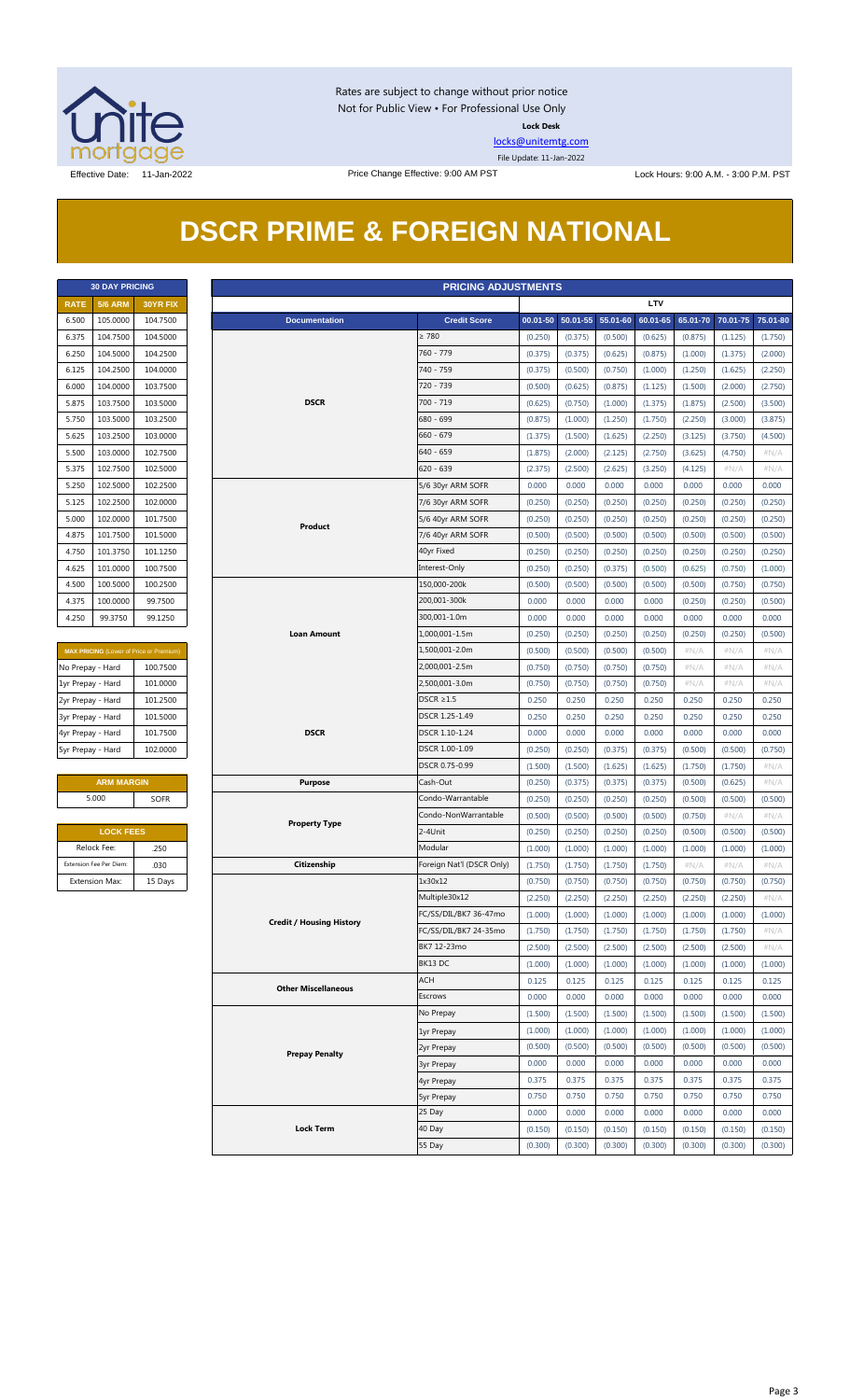

Rates are subject to change without prior notice Not for Public View • For Professional Use Only **Lock Desk** locks@unitemtg.com File Update: 11-Jan-2022 Effective Date: 11-Jan-2022 Price Change Effective: 9:00 AM PST Lock Hours: 9:00 A.M. - 3:00 P.M. PST

# **Alt Doc PRIME PLUS**

| <b>5/6 ARM</b><br><b>30YR FIX</b><br><b>RATE</b><br>105.500<br>105.250<br>6.000<br>105.250<br>105,000<br>5.875<br>105,000<br>104.750<br>5.750<br>104.750<br>104.500<br>5.625<br>104.250<br>104.500<br>5.500<br>104.250<br>104,000<br>5.375<br>104.000<br>103.750<br>5.250<br>103.750<br>103.500<br>5.125<br>103.250<br>103.500<br>5.000<br>103.250<br>103,000<br>4.875<br>103,000<br>102.750<br>4.750<br>102.750<br>102.500<br>4.625<br>102.125<br>4.500<br>102.375<br>102,000<br>101.750<br>4.375<br>101.625<br>101.375<br>4.250<br>101.125<br>100.875<br>4.125<br>4.000<br>100.625<br>100.375<br>100.000<br>99.750<br>3.875 | <b>PRIMARY &amp; SECONDARY HOME</b> |  |
|-------------------------------------------------------------------------------------------------------------------------------------------------------------------------------------------------------------------------------------------------------------------------------------------------------------------------------------------------------------------------------------------------------------------------------------------------------------------------------------------------------------------------------------------------------------------------------------------------------------------------------|-------------------------------------|--|
|                                                                                                                                                                                                                                                                                                                                                                                                                                                                                                                                                                                                                               |                                     |  |
|                                                                                                                                                                                                                                                                                                                                                                                                                                                                                                                                                                                                                               |                                     |  |
|                                                                                                                                                                                                                                                                                                                                                                                                                                                                                                                                                                                                                               |                                     |  |
|                                                                                                                                                                                                                                                                                                                                                                                                                                                                                                                                                                                                                               |                                     |  |
|                                                                                                                                                                                                                                                                                                                                                                                                                                                                                                                                                                                                                               |                                     |  |
|                                                                                                                                                                                                                                                                                                                                                                                                                                                                                                                                                                                                                               |                                     |  |
|                                                                                                                                                                                                                                                                                                                                                                                                                                                                                                                                                                                                                               |                                     |  |
|                                                                                                                                                                                                                                                                                                                                                                                                                                                                                                                                                                                                                               |                                     |  |
|                                                                                                                                                                                                                                                                                                                                                                                                                                                                                                                                                                                                                               |                                     |  |
|                                                                                                                                                                                                                                                                                                                                                                                                                                                                                                                                                                                                                               |                                     |  |
|                                                                                                                                                                                                                                                                                                                                                                                                                                                                                                                                                                                                                               |                                     |  |
|                                                                                                                                                                                                                                                                                                                                                                                                                                                                                                                                                                                                                               |                                     |  |
|                                                                                                                                                                                                                                                                                                                                                                                                                                                                                                                                                                                                                               |                                     |  |
|                                                                                                                                                                                                                                                                                                                                                                                                                                                                                                                                                                                                                               |                                     |  |
|                                                                                                                                                                                                                                                                                                                                                                                                                                                                                                                                                                                                                               |                                     |  |
|                                                                                                                                                                                                                                                                                                                                                                                                                                                                                                                                                                                                                               |                                     |  |
|                                                                                                                                                                                                                                                                                                                                                                                                                                                                                                                                                                                                                               |                                     |  |
|                                                                                                                                                                                                                                                                                                                                                                                                                                                                                                                                                                                                                               |                                     |  |
|                                                                                                                                                                                                                                                                                                                                                                                                                                                                                                                                                                                                                               |                                     |  |
|                                                                                                                                                                                                                                                                                                                                                                                                                                                                                                                                                                                                                               |                                     |  |

| <b>LOCK FEES</b>                               |         |
|------------------------------------------------|---------|
| Relock Fee:                                    | .250    |
| <b>Extension Fee Per Diem</b>                  | .030    |
| <b>Extension Max:</b>                          | 15 Days |
|                                                |         |
| <b>MAX PRICING (Lower of Price or Premium)</b> |         |
| 101,0000                                       |         |

|       | PRIMARY & SECONDARY HOME                |                 | <b>PRICING ADJUSTMENTS</b>    |                        |                           |                    |                    |                           |                    |                    |                  |
|-------|-----------------------------------------|-----------------|-------------------------------|------------------------|---------------------------|--------------------|--------------------|---------------------------|--------------------|--------------------|------------------|
| RATE  | <b>5/6 ARM</b>                          | <b>30YR FI)</b> |                               |                        |                           |                    |                    | LTV                       |                    |                    |                  |
| 6.000 | 105.500                                 | 105.250         | <b>Documentation</b>          | <b>Credit Score</b>    | 00.01-50                  | 50.01-55           | 55.01-60           | 60.01-65                  | 65.01-70           | 70.01-75           | 75.01-80         |
| 5.875 | 105.250                                 | 105.000         | <b>Full Doc</b>               | 2780                   | 0.000                     | 0.000              | 0.000              | (0.250)                   | (0.375)            | (0.375)            | (0.500)          |
| 5.750 | 105.000                                 | 104.750         |                               | 760 - 779              | 0.000                     | 0.000              | 0.000              | (0.250)                   | (0.375)            | (0.500)            | (0.625)          |
| 5.625 | 104.750                                 | 104.500         |                               | 740 - 759              | 0.000                     | 0.000              | 0.000              | (0.250)                   | (0.375)            | (0.625)            | (0.750)          |
| 5.500 | 104.500                                 | 104.250         |                               | 720 - 739              | (0.125)                   | (0.125)            | (0.125)            | (0.250)                   | (0.500)            | (0.750)            | (1.000)          |
| 5.375 | 104.250                                 | 104.000         |                               | 700 - 719              | (0.250)                   | (0.250)            | (0.375)            | (0.500)                   | (0.625)            | (0.875)            | #N/A             |
| 5.250 | 104.000                                 | 103.750         |                               | 680 - 699              | (0.250)                   | (0.250)            | (0.500)            | (0.625)                   | (0.750)            | #N//               | $\#N/\beta$      |
| 5.125 | 103.750                                 | 103.500         |                               | 660 - 679              | (0.250)                   | (0.375)            | (0.500)            | (1.000)                   | (1.375)            | #N/A               | #N/A             |
| 5.000 | 103.500                                 | 103.250         |                               | 640 - 659              | $\#\mathsf{N}/\mathsf{A}$ | # $N/A$            | $\#N/A$            | $\#\mathsf{N}/\mathsf{A}$ | #N/A               | #N/A               | #N/A             |
| 4.875 | 103.250                                 | 103.000         |                               | 620 - 639              | $\#N/A$                   | $\#N/A$            | #N/A               | #N/A                      | #N/A               | #N/A               | #N/A             |
| 4.750 | 103.000                                 | 102.750         | Bank                          | >780                   | (0.125)                   | (0.250)            | (0.250)            | (0.375)                   | (0.500)            | (0.625)            | (0.875)          |
| 4.625 | 102.750                                 | 102.500         | <b>Statement</b>              | 760 - 779              | (0.250)                   | (0.250)            | (0.250)            | (0.500)                   | (0.625)            | (0.750)            | (1.125)          |
| 4.500 | 102.375                                 | 102.125         |                               | 740 - 759              | (0.250)                   | (0.250)            | (0.250)            | (0.625)                   | (0.750)            | (1.000)            | (1.375)          |
| 4.375 | 102.000                                 | 101.750         |                               | 720 - 739              | (0.250)                   | (0.375)            | (0.375)            | (0.750)                   | (0.875)            | (1.125)            | (1.625)          |
| 4.250 | 101.625                                 | 101.375         |                               | 700 - 719              | (0.375)                   | (0.375)            | (0.625)            | (0.875)                   | (1.125)            | (1.500)            | #N/A             |
| 4.125 | 101.125                                 | 100.875         |                               | 680 - 699              | (0.375)                   | (0.500)            | (0.750)            | (1.000)                   | (1.375)            | $\#N/F$            | #N/A             |
| 4.000 | 100.625                                 | 100.375         |                               | 660 - 679              | (0.500)                   | (0.750)            | (1.000)            | (1.500)                   | (2.250)            | #N/A               | #N/A             |
| 3.875 | 100,000                                 | 99.750          |                               | 640 - 659              | $\#\mathsf{N}/\mathsf{A}$ | $\#N/A$            | $\#N/\beta$        | #N/A                      | #N/A               | #N/A               | $\#N/A$          |
|       |                                         |                 |                               | 620 - 639              | #N/A                      | #N/A               | #N/A               | #N/A                      | #N/A               | #N/A               | #N/A             |
|       | <b>ARM MARGIN</b>                       |                 |                               | 12 Mth Bank Statements | (0.125)                   | (0.125)            | (0.125)            | (0.250)                   | (0.375)            | (0.375)            | (0.375)          |
|       | 5.000                                   | SOFR            | Asset                         | $\geq 780$             | (0.125)                   | (0.250)            | (0.250)            | (0.625)                   | (0.875)            | (1.125)            | (1.500)          |
|       |                                         |                 | <b>Depletion</b>              | 760 - 779              | (0.125)                   | (0.250)            | (0.375)            | (0.750)                   | (1.000)            | (1.375)            | (1.875)          |
|       | <b>LOCK FEES</b>                        |                 |                               | 740 - 759              | (0.250)                   | (0.250)            | (0.500)            | (0.875)                   | (1.125)            | (1.625)            | (2.250)          |
|       | Relock Fee:                             | .250            |                               | 720 - 739<br>700 - 719 | (0.375)                   | (0.500)            | (0.625)            | (1.000)                   | (1.500)            | (2.000)            | (2.750)          |
|       | xtension Fee Per Diem                   | .030            |                               | 680 - 699              | (0.500)<br>(0.625)        | (0.625)<br>(0.750) | (1.000)<br>(1.250) | (1.375)                   | (1.875)<br>(2.250) | (2.500)<br>#N/ $/$ | #N/A<br>#N/A     |
|       | Extension Max:                          | 15 Days         |                               | $560 - 679$            | (0.750)                   | (1.000)            | (1.500)            | (1.750)<br>(2.250)        | (3.125)            | #N/A               | $\#N/A$          |
|       |                                         |                 |                               | 640 - 659              | #N/A                      | #N/A               | #N/A               | #N/A                      | #N/A               | $\#N/\ell$         | $\#N/\beta$      |
|       | MAX PRICING (Lower of Price or Premium) |                 |                               | 620 - 639              | #N/A                      | #N/A               | #N/A               | $\#N/A$                   | #N/A               | # $N/A$            | #N/A             |
|       | 101.0000                                |                 | Product                       | 5/6 30yr ARM SOFR      | 0.000                     | 0.000              | 0.000              | 0.000                     | 0.000              | 0.000              | 0.000            |
|       |                                         |                 |                               | 5/6 40yr ARM SOFR      | (0.250)                   | (0.250)            | (0.250)            | (0.250)                   | (0.250)            | (0.250)            | (0.250)          |
|       |                                         |                 |                               | 30yr Fixed             | 0.000                     | 0.000              | 0.000              | 0.000                     | 0.000              | 0.000              | 0.000            |
|       |                                         |                 |                               | 40yr Fixed             | (0.250)                   | (0.250)            | (0.250)            | (0.250)                   | (0.250)            | (0.250)            | (0.250)          |
|       |                                         |                 |                               | Interest-Only          | (0.250)                   | (0.250)            | (0.375)            | (0.500)                   | (0.625)            | (0.750)            | $\#N/A$          |
|       |                                         |                 | Loan                          | 150,000-200k           | (0.500)                   | (0.500)            | (0.500)            | (0.500)                   | (0.500)            | (0.750)            | (0.750)          |
|       |                                         |                 | Amount                        | 200,001-300k           | 0.000                     | 0.000              | 0.000              | 0.000                     | (0.250)            | (0.250)            | (0.250)          |
|       |                                         |                 |                               | 300,001-1,000,000      | 0.000                     | 0.000              | 0.000              | 0.000                     | 0.000              | 0.000              | 0.000            |
|       |                                         |                 |                               | 1,000,001-1.5m         | (0.250)                   | (0.250)            | (0.250)            | (0.250)                   | (0.250)            | (0.250)            | (0.250)          |
|       |                                         |                 |                               | ,500,001-2.0m          | (0.500)                   | (0.500)            | (0.500)            | (0.500)                   | (0.500)            | #N/A               | #N/A             |
|       |                                         |                 |                               | 2,000,001-2.5m         | (0.750)                   | (0.750)            | (0.750)            | (0.750)                   | (0.750)            | # $N/A$            | #N/A             |
|       |                                         |                 |                               | ,500,001-3.0m          | (0.750)                   | (0.750)            | (0.750)            | (0.750)                   | (0.750)            | #N/A               | $\#N/A$          |
|       |                                         |                 | DTI                           | 43.01-50               | 0.000                     | 0.000              | 0.000              | 0.000                     | 0.000              | 0.000              | 0.000            |
|       |                                         |                 |                               | 50.01-55               | 0.000                     | 0.000              | 0.000              | 0.000                     | 0.000              | (0.125)            | #N/A             |
|       |                                         |                 | Cash Out                      |                        | (0.250)                   | (0.375)            | (0.375)            | (0.375)                   | (0.500)            | (0.625)            | #N/A             |
|       |                                         |                 | <b>Second Home</b>            |                        | (0.500)                   | (0.500)            | (0.500)            | (0.500)                   | (0.500)            | (0.500)            | (0.500)          |
|       |                                         |                 | <b>Property Type</b>          | Condo-Warrantable      | (0.250)                   | (0.250)            | (0.250)            | (0.250)                   | (0.500)            | (0.500)            | #N/A             |
|       |                                         |                 |                               | Condo-NonWarrantable   | (0.500)                   | (0.500)            | (0.500)            | (0.500)                   | #N/A               | #N/A               | #N/A             |
|       |                                         |                 |                               | 2-Unit                 | (0.250)                   | (0.250)            | (0.250)            | (0.250)                   | (0.500)            | # $N/A$            | #N/A             |
|       |                                         |                 | <b>Credit/Housing History</b> | 1x30x12                | (0.750)                   | (0.750)            | (0.750)            | (0.750)                   | (0.750)            | (0.750)            | (0.750)          |
|       |                                         |                 |                               | Multiple30x12          | (2.250)                   | (2.250)            | (2.250)            | (2.250)                   | (2.250)            | (2.250)            | (2.250)          |
|       |                                         |                 | <b>Misccellaneous</b>         | ACH                    | 0.125                     | 0.125              | 0.125              | 0.125                     | 0.125              | 0.125              | 0.125            |
|       |                                         |                 | <b>Lock Term</b>              | No Escrows (No HPML)   | (0.150)                   | (0.150)            | (0.150)            | (0.150)                   | (0.150)            | (0.150)            | (0.150)          |
|       |                                         |                 |                               | 45 Day                 | (0.150)<br>0.250          | (0.150)<br>0.250   | (0.150)<br>0.250   | (0.150)<br>0.250          | (0.150)<br>0.250   | (0.150)<br>0.250   | (0.150)<br>0.250 |
|       |                                         |                 | <b>State</b>                  | non CA                 |                           |                    |                    |                           |                    |                    |                  |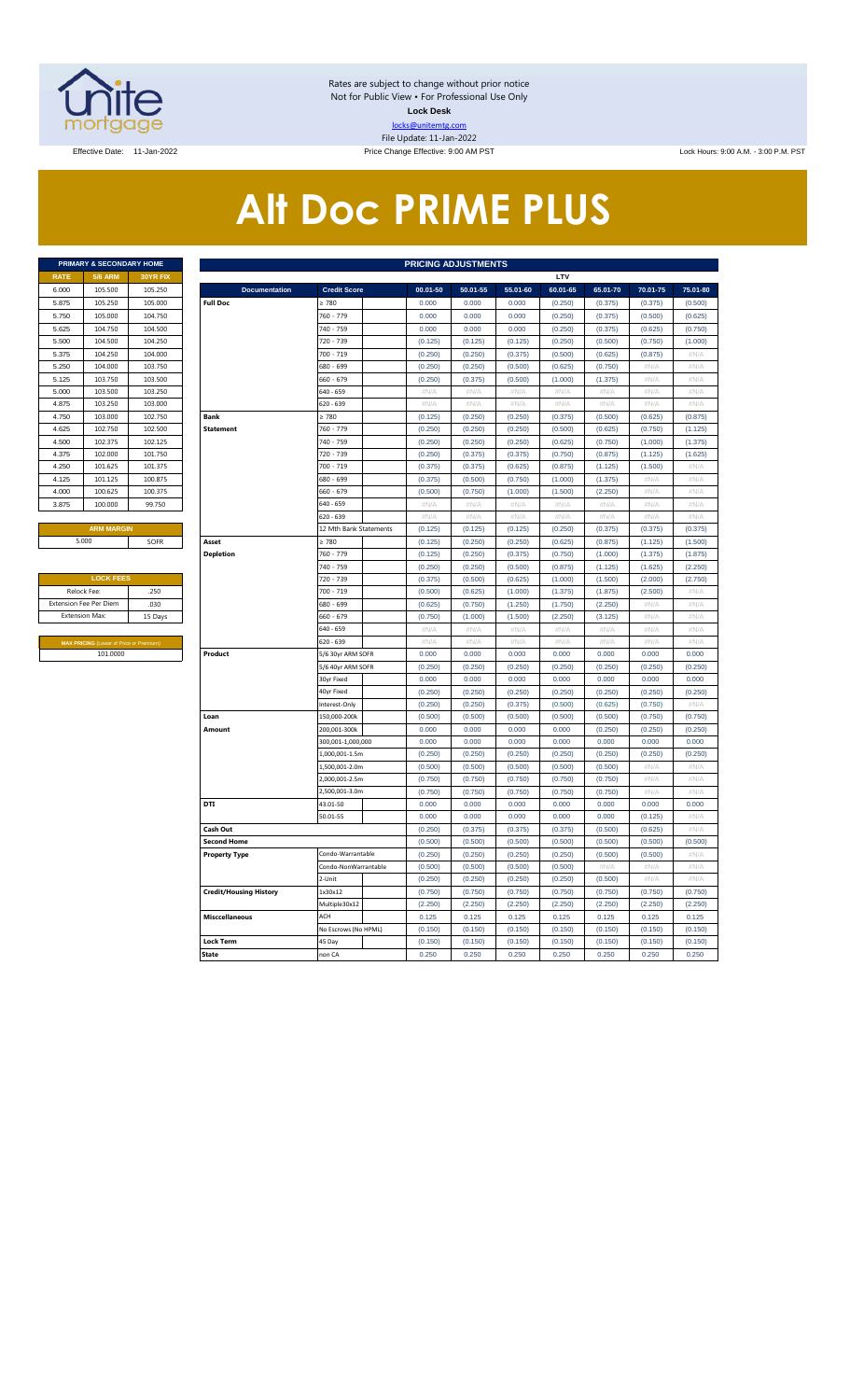

Rates are subject to change without prior notice Not for Public View • For Professional Use Only **Lock Desk** locks@unitemtg.com File Update: 11-Jan-2022

Effective Date: 11-Jan-2022 **Price Change Effective: 9:00 AM PST** Lock Hours: 9:00 A.M. - 3:00 P.M. PST

# **Alt Doc PRIME**

|             | <b>PRIMARY &amp; SECONDARY HOME</b> |                 |
|-------------|-------------------------------------|-----------------|
| <b>RATE</b> | <b>5/6 ARM</b>                      | <b>30YR FIX</b> |
| 6.125       | 105.000                             | 104.750         |
| 6.000       | 104.750                             | 104.500         |
| 5.875       | 104.500                             | 104.250         |
| 5.750       | 104.250                             | 104.000         |
| 5.625       | 104.000                             | 103.750         |
| 5.500       | 103.750                             | 103.500         |
| 5.375       | 103.500                             | 103.250         |
| 5.250       | 103.250                             | 103.000         |
| 5.125       | 103.000                             | 102.750         |
| 5.000       | 102.750                             | 102.500         |
| 4.875       | 102.500                             | 102.250         |
| 4.750       | 102.250                             | 102.000         |
| 4.625       | 102.000                             | 101.750         |
| 4.500       | 101.625                             | 101.375         |
| 4.375       | 101.250                             | 101.000         |
| 4.250       | 100.875                             | 100.625         |
| 4.125       | 100.375                             | 100.125         |
| 4.000       | 99.875                              | 99.625          |

#### **ARM MARGIN**

| <b>LOCK FEES</b>              |         |
|-------------------------------|---------|
| Relock Fee:                   | .250    |
| <b>Extension Fee Per Diem</b> | .030    |
| <b>Extension Max:</b>         | 15 Days |
|                               |         |

**MAX PRICING** (Lower of Price or Premium) 101.0000

|                |                                         | PRIMARY & SECONDARY HOME | <b>PRICING ADJUSTMENTS</b>       |                              |                    |                    |                    |                    |                    |                    |                    |                    |                    |
|----------------|-----------------------------------------|--------------------------|----------------------------------|------------------------------|--------------------|--------------------|--------------------|--------------------|--------------------|--------------------|--------------------|--------------------|--------------------|
| RATE           | <b>5/6 ARM</b>                          | 30YR FIX                 |                                  |                              |                    |                    |                    | LTV                |                    |                    |                    |                    |                    |
| 6.125          | 105.000                                 | 104.750                  | <b>Documentation</b>             | <b>Credit Score</b>          | 00.01-50           | 50.01-55           | 55.01-60           | 60.01-65           | 65.01-70           | 70.01-75           | 75.01-80           | 80.01-85           | 85.01-90           |
| 6.000          | 104.750                                 | 104.500<br>104.250       | <b>Full Doc</b>                  | 2780<br>760 - 779            | 0.000              | 0.000<br>0.000     | 0.000<br>0.000     | (0.250)            | (0.375)            | (0.375)            | (0.500)            | (0.750)            | (1.125)            |
| 5.875<br>5.750 | 104.500<br>104.250                      | 104.000                  |                                  | 740 - 759                    | 0.000<br>0.000     | 0.000              | 0.000              | (0.250)<br>(0.250) | (0.375)<br>(0.375) | (0.500)<br>(0.625) | (0.625)<br>(0.750) | (0.875)<br>(1.125) | (1.375)<br>(1.625) |
| 5.625          | 104.000                                 | 103.750                  |                                  | 720 - 739                    | (0.125)            | (0.125)            | (0.125)            | (0.250)            | (0.500)            | (0.750)            | (1.000)            | (1.250)            | (1.875)            |
| 5.500          | 103.750                                 | 103.500                  |                                  | 700 - 719                    | (0.250)            | (0.250)            | (0.375)            | (0.500)            | (0.625)            | (0.875)            | (1.250)            | (1.625)            | (2.250)            |
| 5.375          | 103.500                                 | 103.250                  |                                  | 680 - 699                    | (0.250)            | (0.250)            | (0.500)            | (0.625)            | (0.750)            | (1.000)            | (1.375)            | (2.000)            | #N/A               |
| 5.250          | 103.250                                 | 103.000                  |                                  | 660 - 679                    | (0.250)            | (0.375)            | (0.500)            | (1.000)            | (1.375)            | (1.625)            | (2.000)            | (2.750)            | #N/A               |
| 5.125          | 103.000                                 | 102.750                  |                                  | 640 - 659                    | (0.375)            | (0.375)            | (0.500)            | (1.250)            | (1.500)            | (1.750)            | (2.250)            | #N/A               | #N/A               |
| 5.000          | 102.750                                 | 102.500                  |                                  | 620 - 639                    | (0.500)            | (0.500)            | (0.500)            | (1.500)            | (1.750)            | (2.000)            | (2.500)            | #N/A               | #N/A               |
| 4.875          | 102.500                                 | 102.250                  | Bank                             | > 780                        | (0.125)            | (0.250)            | (0.250)            | (0.375)            | (0.500)            | (0.625)            | (0.875)            | (1.250)            | (2.000)            |
| 4.750          | 102.250                                 | 102.000                  | <b>Statement</b>                 | 760 - 779                    | (0.250)            | (0.250)            | (0.250)            | (0.500)            | (0.625)            | (0.750)            | (1.125)            | (1.625)            | (2.375)            |
| 4.625          | 102.000                                 | 101.750                  |                                  | 740 - 759                    | (0.250)            | (0.250)            | (0.250)            | (0.625)            | (0.750)            | (1.000)            | (1.375)            | (1.875)            | (2.875)            |
| 4.500          | 101.625                                 | 101.375                  |                                  | 720 - 739                    | (0.250)            | (0.375)            | (0.375)            | (0.750)            | (0.875)            | (1.125)            | (1.625)            | (2.250)            | (3.375)            |
| 4.375          | 101.250                                 | 101.000                  |                                  | 700 - 719                    | (0.375)            | (0.375)            | (0.625)            | (0.875)            | (1.125)            | (1.500)            | (2.000)            | (2.750)            | (4.000)            |
| 4.250          | 100.875                                 | 100.625                  |                                  | 680 - 699                    | (0.375)            | (0.500)            | (0.750)            | (1.000)            | (1.375)            | (1.750)            | (2.500)            | (3.500)            | #N/A               |
| 4.125          | 100.375                                 | 100.125                  |                                  | 660 - 679                    | (0.500)            | (0.750)            | (1.000)            | (1.500)            | (2.250)            | (2.750)            | (3.500)            | (4.250)            | #N/A               |
| 4.000          | 99.875                                  | 99.625                   |                                  | 640 - 659                    | (0.750)            | (1.000)            | (1.250)            | (1.750)            | (2.500)            | (3.125)            | (4.000)            | #N/A               | #N/A               |
|                |                                         |                          |                                  | 620 - 639                    | (1.250)            | (1.500)            | (1.750)            | (2.250)            | (3.000)            | (3.625)            | #N/A               | #N/A               | #N/A               |
|                |                                         |                          |                                  | 3 Mth Bank Statements        | (0.750)            | (0.750)            | (0.750)            | (0.875)            | (1.000)            | (1.000)            | (1.000)            | #N/A               | #N/A               |
|                | <b>ARM MARGIN</b>                       |                          |                                  | 12 Mth Bank Statements       | (0.125)            | (0.125)            | (0.125)            | (0.250)            | (0.375)            | (0.375)            | (0.375)            | (0.500)            | (0.500)            |
|                | 5.000                                   | SOFR                     | Asset                            | $\geq 780$                   | (0.125)            | (0.250)            | (0.250)            | (0.625)            | (0.875)            | (1.125)            | (1.500)            | #N/A               | #N/A               |
|                |                                         |                          | <b>Depletion</b>                 | 760 - 779                    | (0.125)            | (0.250)            | (0.375)            | (0.750)            | (1.000)            | (1.375)            | (1.875)            | #N/A               | #N/A               |
|                |                                         |                          |                                  | 740 - 759                    | (0.250)            | (0.250)            | (0.500)            | (0.875)            | (1.125)            | (1.625)            | (2.250)            | #N/A               | #N/A               |
|                | <b>LOCK FEES</b>                        |                          |                                  | 720 - 739                    | (0.375)            | (0.500)            | (0.625)            | (1.000)            | (1.500)            | (2.000)            | (2.750)            | #N/A               | #N/A               |
|                | Relock Fee:                             | .250                     |                                  | 700 - 719                    | (0.500)            | (0.625)            | (1.000)            | (1.375)            | (1.875)            | (2.500)            | (3.500)            | #N/A               | #N/A               |
|                | xtension Fee Per Diem                   | .030                     |                                  | 580 - 699                    | (0.625)            | (0.750)            | (1.250)            | (1.750)            | (2.250)            | (3.000)            | (4.125)            | #N/A               | #N/A               |
|                | Extension Max:                          | 15 Days                  |                                  | 660 - 679                    | (0.750)            | (1.000)            | (1.500)            | (2.250)            | (3.125)            | (4.375)            | (4.875)            | #N/A               | #N/A               |
|                |                                         |                          |                                  | 540 - 659                    | (1.250)            | (1.500)            | (2.000)            | (2.750)            | (3.625)            | (4.875)            | #N/A               | #N/A               | #N/A               |
|                |                                         |                          |                                  | 620 - 639                    | (1.750)            | (2.000)            | (2.500)            | (3.250)            | (4.125)            | #N/A               | #N/A               | #N/A               | #N/A               |
|                | MAX PRICING (Lower of Price or Premium) |                          | P&L                              | 2780                         | (0.625)            | (0.750)            | (0.750)            | (1.125)            | (1.375)            | (1.625)            | (2.125)            | #N/A               | #N/A               |
|                | 101.0000                                |                          |                                  | 760 - 779                    | (0.625)            | (0.750)            | (0.875)            | (1.250)            | (1.500)            | (1.875)            | (2.500)            | #N/A               | #N/A               |
|                |                                         |                          |                                  | 740 - 759                    | (0.750)            | (0.750)            | (1.000)            | (1.375)            | (1.625)            | (2.125)            | (2.875)            | #N/A               | #N/A               |
|                |                                         |                          |                                  | 720 - 739                    | (0.875)            | (1.000)            | (1.125)            | (1.500)            | (2.000)            | (2.500)            | (3.375)            | #N/A               | #N/A               |
|                |                                         |                          |                                  | 700 - 719                    | (1.000)            | (1.125)            | (1.500)            | (1.875)            | (2.375)            | (3.000)            | (4.125)            | #N/A               | #N/A               |
|                |                                         |                          |                                  | 680 - 699                    | (1.125)            | (1.250)            | (1.750)            | (2.250)            | (2.750)            | (3.500)            | #N/A               | #N/A               | #N/A               |
|                |                                         |                          |                                  | 560 - 679                    | (1.250)            | (1.500)            | (2.000)            | (2.750)            | (3.625)            | (4.875)            | #N/A               | #N/A               | #N/A               |
|                |                                         |                          |                                  | 640 - 659                    | (1.750)            | (2.000)            | (2.500)            | (3.250)            | (4.125)            | #N/A               | $\#N/A$            | #N/A               | #N/A               |
|                |                                         |                          |                                  | 520 - 639                    | (2.250)            | (2.500)            | (3.000)            | (3.750)            | (4.625)            | #N/A               | #N/A               | #N/A               | #N/A               |
|                |                                         |                          | Product                          | 5/6 30yr ARM SOFR            | 0.000              | 0.000              | 0.000              | 0.000              | 0.000              | 0.000              | 0.000              | 0.000              | 0.000              |
|                |                                         |                          |                                  | 5/6 40yr ARM SOFR            | (0.250)            | (0.250)            | (0.250)            | (0.250)            | (0.250)            | (0.250)            | (0.250)            | (0.250)            | (0.250)            |
|                |                                         |                          |                                  | 7/6 30yr ARM SOFR            | (0.250)            | (0.250)            | (0.250)            | (0.250)            | (0.250)            | (0.250)            | (0.250)            | (0.250)            | (0.250)            |
|                |                                         |                          |                                  | 7/6 40yr ARM SOFR            | (0.500)            | (0.500)            | (0.500)            | (0.500)            | (0.500)            | (0.500)            | (0.500)            | (0.500)            | (0.500)            |
|                |                                         |                          |                                  | 30yr Fixed<br>40yr Fixed     | 0.000              | 0.000              | 0.000              | 0.000              | 0.000              | 0.000              | 0.000              | 0.000              | 0.000              |
|                |                                         |                          |                                  |                              | (0.250)            | (0.250)            | (0.250)            | (0.250)            | (0.250)            | (0.250)            | (0.250)            | (0.250)            | (0.250)            |
|                |                                         |                          | Loan                             | nterest-Only<br>150.000-200k | (0.250)<br>(0.500) | (0.250)<br>(0.500) | (0.375)<br>(0.500) | (0.500)<br>(0.500) | (0.625)<br>(0.500) | (0.750)<br>(0.750) | (1.000)<br>(0.750) | (1.500)<br>(1.000) | #N/A<br>(1.000)    |
|                |                                         |                          | Amount                           | 200,001-300k                 | 0.000              | 0.000              | 0.000              | 0.000              | (0.250)            | (0.250)            | (0.250)            | (0.500)            | (0.500)            |
|                |                                         |                          |                                  | 300,001-400,000              | 0.000              | 0.000              | 0.000              | 0.000              | 0.000              | 0.000              | 0.000              | (0.500)            | (0.500)            |
|                |                                         |                          |                                  | 400,001-1.0m                 | 0.000              | 0.000              | 0.000              | 0.000              | 0.000              | 0.000              | 0.000              | 0.000              | 0.000              |
|                |                                         |                          |                                  | 1,000,001-1.5m               | (0.250)            | (0.250)            | (0.250)            | (0.250)            | (0.250)            | (0.250)            | (0.250)            | (0.250)            | #N/A               |
|                |                                         |                          |                                  | .,500,001-2.0m               | (0.500)            | (0.500)            | (0.500)            | (0.500)            | (0.500)            | (0.500)            | (0.500)            | #N/A               | #N/A               |
|                |                                         |                          |                                  | 2,000,001-2.5m               | (0.750)            | (0.750)            | (0.750)            | (0.750)            | (0.750)            | (0.750)            | (0.750)            | #N/A               | #N/A               |
|                |                                         |                          |                                  | 2,500,001-3.0m               | (0.750)            | (0.750)            | (0.750)            | (0.750)            | (0.750)            | (0.750)            | (0.750)            | #N/A               | #N/A               |
|                |                                         |                          |                                  | 3,000,001-3.5m               | (0.750)            | (0.750)            | (0.750)            | (0.750)            | (0.750)            | (0.750)            | #N/A               | #N/A               | #N/A               |
|                |                                         |                          |                                  | 500,001-4.0m                 | (0.750)            | (0.750)            | (0.750)            | (0.750)            | (0.750)            | (0.750)            | $\#N/A$            | #N/A               | #N/A               |
|                |                                         |                          | DTI                              | 43.01-50                     | 0.000              | 0.000              | 0.000              | 0.000              | 0.000              | (0.125)            | (0.125)            | (0.125)            | (0.125)            |
|                |                                         |                          |                                  | 50.01-55                     | 0.000              | 0.000              | 0.000              | 0.000              | 0.000              | (0.375)            | (0.375)            | #N/A               | #N/A               |
|                |                                         |                          | Cash Out                         |                              | (0.250)            | (0.375)            | (0.375)            | (0.375)            | (0.500)            | (0.625)            | (1.000)            | #N/A               | #N/A               |
|                |                                         |                          | <b>Second Home</b>               |                              | (0.500)            | (0.500)            | (0.500)            | (0.500)            | (0.500)            | (0.500)            | (0.500)            | #N/A               | #N/A               |
|                |                                         |                          | <b>Property Type</b>             | Condo-Warrantable            | (0.250)            | (0.250)            | (0.250)            | (0.250)            | (0.500)            | (0.500)            | (0.500)            | (0.500)            | #N/A               |
|                |                                         |                          |                                  | Condo-NonWarrantable         | (0.500)            | (0.500)            | (0.500)            | (0.500)            | (0.750)            | (0.750)            | #N/A               | #N/A               | #N/A               |
|                |                                         |                          |                                  | 2-Unit                       | (0.250)            | (0.250)            | (0.250)            | (0.250)            | (0.500)            | (0.500)            | (0.500)            | (0.500)            | #N/A               |
|                |                                         |                          |                                  | Modular                      | (1.000)            | (1.000)            | (1.000)            | (1.000)            | (1.000)            | (1.000)            | (1.000)            | #N/A               | #N/A               |
|                |                                         |                          |                                  | Rural                        | (1.000)            | (1.000)            | (1.000)            | (1.000)            | (1.000)            | (1.000)            | #N/A               | #N/A               | #N/A               |
|                |                                         |                          | <b>Credit/Housing History</b>    | 1x30x12                      | (0.750)            | (0.750)            | (0.750)            | (0.750)            | (0.750)            | (0.750)            | (0.750)            | (0.750)            | (0.750)            |
|                |                                         |                          |                                  | Multiple30x12                | (2.250)            | (2.250)            | (2.250)            | (2.250)            | (2.250)            | (2.250)            | (2.250)            | (2.250)            | #N/A               |
|                |                                         |                          |                                  | C/SS/DIL/BK7 36-47mo         | (1.000)            | (1.000)            | (1.000)            | (1.000)            | (1.000)            | (1.000)            | (1.000)            | (1.000)            | (1.000)            |
|                |                                         |                          |                                  | C/SS/DIL/BK7 24-35mo         | (1.750)            | (1.750)            | (1.750)            | (1.750)            | (1.750)            | (1.750)            | (1.750)            | (1.750)            | #N/A               |
|                |                                         |                          |                                  | BK7 12-23mo                  | (2.500)            | (2.500)            | (2.500)            | (2.500)            | (2.500)            | (2.500)            | (2.500)            | (2.500)            | #N/A               |
|                |                                         |                          |                                  | BK13 DC                      | (1.000)            | (1.000)            | (1.000)            | (1.000)            | (1.000)            | (1.000)            | (1.000)            | (1.000)            | (1.000)            |
|                |                                         |                          | <b>Misccellaneous</b>            | ACH                          | 0.125              | 0.125              | 0.125              | 0.125              | 0.125              | 0.125              | 0.125              | 0.125              | 0.125              |
|                |                                         |                          |                                  | No Escrows (No HPML)         | (0.150)            | (0.150)            | (0.150)            | (0.150)            | (0.150)            | (0.150)            | (0.150)            | (0.150)            | (0.150)            |
|                |                                         |                          |                                  |                              |                    |                    |                    |                    |                    |                    |                    |                    |                    |
|                |                                         |                          | <b>Lock Term</b><br><b>State</b> | 45 Day<br>าon CA             | (0.150)<br>0.250   | (0.150)<br>0.250   | (0.150)<br>0.250   | (0.150)<br>0.250   | (0.150)<br>0.250   | (0.150)<br>0.250   | (0.150)<br>0.250   | (0.150)<br>0.250   | (0.150)<br>0.250   |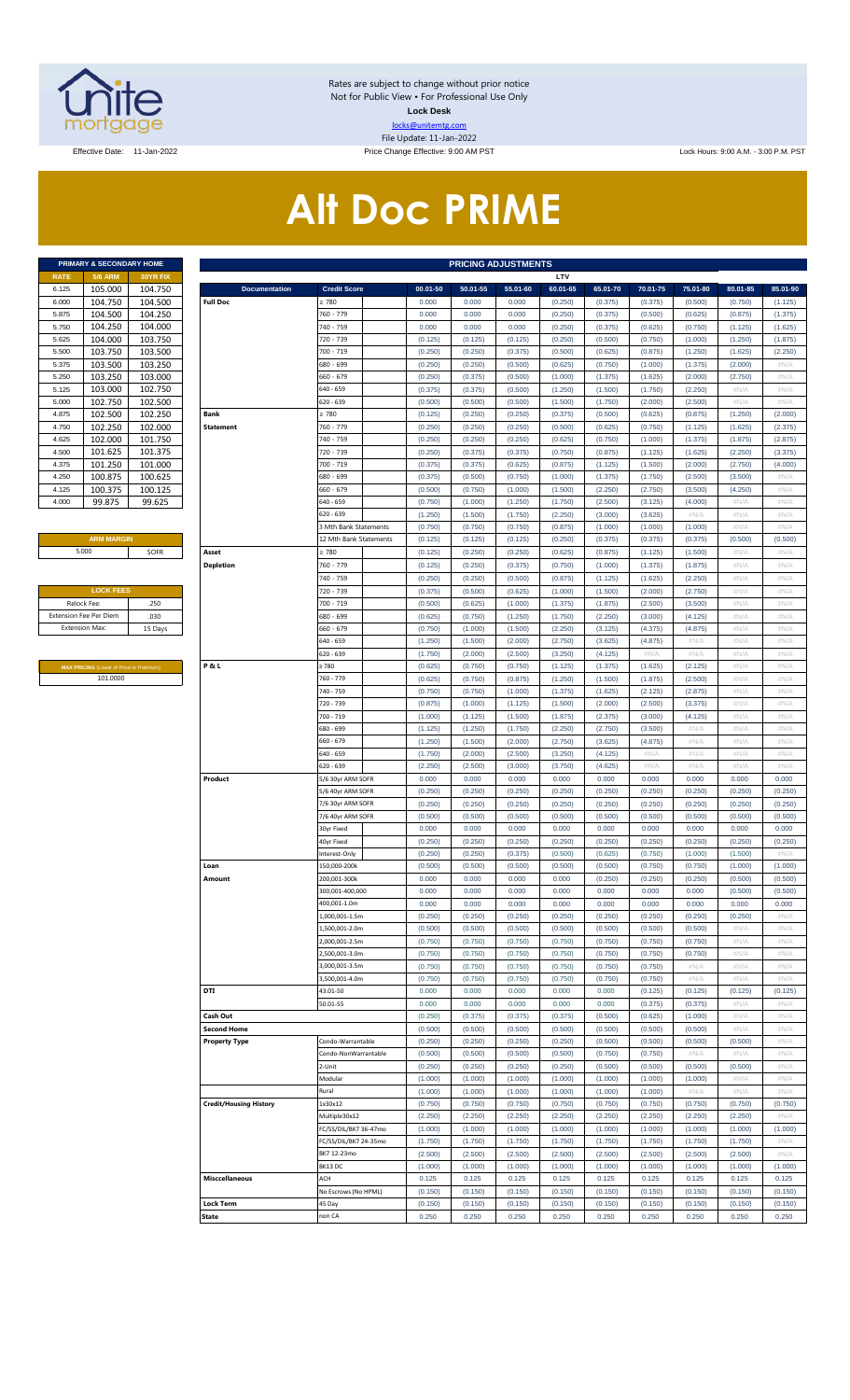

### [V](https://unitemortgage.com/)isit: https://unitemortgage.com

The pricing engine is the Formal price given, please access it through:

**Quick Pricer:** [https://un](https://unitemortgage.com/broker-resources/price-my-loan/)itemortgage.com/broker-resources/price-my-loan/

## **CALL US TODAY: 800-777-1207**

### **CONVENTIONAL PRODUCTS AND PRICING**

|             |         |                             |         |       |                             |         | <b>CONFORMING LOANS</b> |             |                             |               |               |       |               |                             |               |
|-------------|---------|-----------------------------|---------|-------|-----------------------------|---------|-------------------------|-------------|-----------------------------|---------------|---------------|-------|---------------|-----------------------------|---------------|
|             |         | <b>DU CONF CONV 30 YEAR</b> |         |       | <b>DU CONF CONV 20 YEAR</b> |         |                         |             | <b>DU CONF CONV 15 YEAR</b> |               |               |       |               | <b>DU CONF CONV 10 YEAR</b> |               |
| Rate        | 10 Day  | 25 Day                      | 40 Day  | Rate  | 10 Day                      | 25 Day  | 40 Day                  | Rate        | 10 Day                      | 25 Day        | 40 Day        | Rate  | 10 Day        | 25 Day                      | 40 Day        |
| 4.000       | (4.250) | (4.125)                     | (4.000) | 3.750 | (3.750)                     | (3.625) | (3.500)                 | 3.250       | (3.875)                     | (3.750)       | (3.625)       | 3.000 | (2.750)       | (2.625)                     | (2.500)       |
| 3.875       | (3.875) | (3.750)                     | (3.625) | 3.625 | (3.875)                     | (3.750) | (3.625)                 | 3.125       | (3.500)                     | (3.375)       | (3.250)       | 2.875 | (2.625)       | (2.500)                     | (2.375)       |
| 3.750       | (3.375) | (3.250)                     | (3.125) | 3.500 | (3.500)                     | (3.375) | (3.250)                 | 3.000       | (3.000)                     | (2.875)       | (2.750)       | 2.750 | (2.250)       | (2.125)                     | (2.000)       |
| 3.625       | (3.000) | (2.875)                     | (2.750) | 3.375 | (3.125)                     | (3.000) | (2.875)                 | 2.875       | (2.625)                     | (2.500)       | (2.375)       | 2.625 | (1.875)       | (1.750)                     | (1.625)       |
| 3.500       | (2.375) | (2.250)                     | (2.125) | 3.250 | (2.500)                     | (2.375) | (2.250)                 | 2.750       | (2.125)                     | (2.000)       | (1.875)       | 2.500 | (1.375)       | (1.250)                     | (1.125)       |
| 3.375       | (1.875) | (1.750)                     | (1.625) | 3.125 | (1.875)                     | (1.750) | (1.625)                 | 2.625       | (1.750)                     | (1.625)       | (1.500)       | 2.375 | (1.250)       | (1.125)                     | (1.000)       |
| 3.250       | (1.375) | (1.250)                     | (1.125) | 3.000 | (1.250)                     | (1.125) | (1.000)                 | 2.500       | (1.250)                     | (1.125)       | (1.000)       | 2.250 | (0.750)       | (0.625)                     | (0.500)       |
| 3.125       | (0.750) | (0.625)                     | (0.500) | 2.875 | (0.875)                     | (0.750) | (0.625)                 | 2.375       | (0.625)                     | (0.500)       | (0.375)       | 2.125 | (0.375)       | (0.250)                     | (0.125)       |
| 3.000       | (0.125) | 0.000                       | 0.125   | 2.750 | (0.125)                     | 0.000   | 0.125                   | 2.250       | (0.250)                     | (0.125)       | 0.000         | 2.000 | 0.125         | 0.250                       | 0.375         |
| 2.875       | 0.375   | 0.500                       | 0.625   | 2.625 | 0.625                       | 0.750   | 0.875                   | 2.125       | 0.250                       | 0.375         | 0.500         | 1.875 | 0.625         | 0.750                       | 0.875         |
|             |         |                             |         |       |                             |         |                         |             |                             |               |               |       |               |                             |               |
|             |         | <b>LP CONF CONV 30 YEAR</b> |         |       | <b>LP CONF CONV 20 YEAR</b> |         |                         |             | <b>LP CONF CONV 15 YEAR</b> |               |               |       |               | <b>LP CONF CONV 10 YEAR</b> |               |
| <u>Rate</u> | 10 Day  | <b>25 Day</b>               | 40 Day  | Rate  | <b>10 Day</b>               | 25 Day  | <b>40 Day</b>           | <b>Rate</b> | 10 Day                      | <b>25 Day</b> | <b>40 Day</b> | Rate  | <b>10 Day</b> | 25 Day                      | <b>40 Day</b> |
| 4.125       | (4.625) | (4.500)                     | (4.375) | 3.875 | (3.750)                     | (3.625) | (3.500)                 | 3.375       | (3.625)                     | (3.500)       | (3.375)       | 3.250 | (3.625)       | (3.500)                     | (3.375)       |
| 4.000       | (4.250) | (4.125)                     | (4.000) | 3.750 | (3.500)                     | (3.375) | (3.250)                 | 3.250       | (3.250)                     | (3.125)       | (3.000)       | 3.125 | (3.000)       | (2.875)                     | (2.750)       |
| 3.875       | (3.875) | (3.750)                     | (3.625) | 3.625 | (3.625)                     | (3.500) | (3.375)                 | 3.125       | (2.875)                     | (2.750)       | (2.625)       | 3.000 | (2.625)       | (2.500)                     | (2.375)       |
| 3.750       | (3.375) | (3.250)                     | (3.125) | 3.500 | (3.250)                     | (3.125) | (3.000)                 | 3.000       | (2.750)                     | (2.625)       | (2.500)       | 2.875 | (2.250)       | (2.125)                     | (2.000)       |
| 3.625       | (2.750) | (2.625)                     | (2.500) | 3.375 | (2.750)                     | (2.625) | (2.500)                 | 2.875       | (2.375)                     | (2.250)       | (2.125)       | 2.750 | (1.875)       | (1.750)                     | (1.625)       |
| 3.500       | (2.250) | (2.125)                     | (2.000) | 3.250 | (2.250)                     | (2.125) | (2.000)                 | 2.750       | (2.000)                     | (1.875)       | (1.750)       | 2.625 | (1.625)       | (1.500)                     | (1.375)       |
| 3.375       | (1.625) | (1.500)                     | (1.375) | 3.125 | (1.625)                     | (1.500) | (1.375)                 | 2.625       | (1.500)                     | (1.375)       | (1.250)       | 2.500 | (1.125)       | (1.000)                     | (0.875)       |
| 3.250       | (1.125) | (1.000)                     | (0.875) | 3.000 | (1.125)                     | (1.000) | (0.875)                 | 2.500       | (1.000)                     | (0.875)       | (0.750)       | 2.375 | (0.875)       | (0.750)                     | (0.625)       |
| 3.125       | (0.375) | (0.250)                     | (0.125) | 2.875 | (0.625)                     | (0.500) | (0.375)                 | 2.375       | (0.500)                     | (0.375)       | (0.250)       | 2.250 | (0.375)       | (0.250)                     | (0.125)       |

#### **HIGH BALANCE CONFORMING**

3.000 0.125 0.250 0.375 2.750 0.000 0.125 0.250 2.250 0.000 0.125 0.250 2.125 0.125 0.250 0.375 2.875 0.750 0.875 1.000 2.625 0.750 0.875 1.000 2.125 0.500 0.625 0.750 2.000 0.750 0.875 1.000

|             |         | <b>DU HIGH BALANCE 30 YEAR</b> |         | <b>DU HIGH BALANCE 15 YEAR</b> |               |         |         |      | <b>DU HIGH BALANCE 20 YEAR</b> |        |        | <b>DU HIGH BALANCE 10 YEAR</b> |               |          |               |  |
|-------------|---------|--------------------------------|---------|--------------------------------|---------------|---------|---------|------|--------------------------------|--------|--------|--------------------------------|---------------|----------|---------------|--|
| <u>Rate</u> | 10 Day  | 25 Day                         | 40 Day  | Rate                           | <b>10 Day</b> | 25 Day  | 40 Day  | Rate | 10 Day                         | 25 Day | 40 Day | Rate                           | <b>10 Day</b> | $25$ Day | <b>40 Day</b> |  |
| 4.125       | (2.875) | (2.750)                        | (2.625) | 3.500                          | (2.500)       | (2.375) | (2.250) |      |                                |        |        |                                |               |          |               |  |
| 4.000       | (3.250) | (3.125)                        | (3.000) | 3.375                          | (2.750)       | (2.625) | (2.500) |      |                                |        |        |                                |               |          |               |  |
| 3.875       | (3.000) | (2.875)                        | (2.750) | 3.250                          | (2.500)       | (2.375) | (2.250) |      |                                |        |        |                                |               |          |               |  |
| 3.750       | (2.625) | (2.500)                        | (2.375) | 3.125                          | (2.125)       | (2.000) | (1.875) |      |                                |        |        |                                |               |          |               |  |
| 3.625       | (2.250) | (2.125)                        | (2.000) | 3.000                          | (1.750)       | (1.625) | (1.500) |      |                                |        |        |                                |               |          |               |  |
| 3.500       | (1.500) | (1.375)                        | (1.250) | 2.875                          | (1.375)       | (1.250) | (1.125) |      |                                | æ      |        |                                |               |          |               |  |
| 3.375       | (1.000) | (0.875)                        | (0.750) | 2.750                          | (1.125)       | (1.000) | (0.875) |      |                                |        |        |                                |               |          |               |  |
| 3.250       | (0.500) | (0.375)                        | (0.250) | 2.625                          | (0.750)       | (0.625) | (0.500) |      |                                |        |        |                                |               |          |               |  |
| 3.125       | 0.000   | 0.125                          | 0.250   | 2.500                          | (0.250)       | (0.125) | 0.000   |      |                                |        |        |                                |               |          |               |  |
| 3.000       | 0.625   | 0.750                          | 0.875   | 2.375                          | 0.250         | 0.375   | 0.500   |      |                                |        |        |                                |               |          |               |  |

**MAX NET PRICING IS 104.000 HIGH BALANCE MAX NET PRICING IS 103.000 Rates and pricing are subject to change without notice.** This document is limited to current Unite Mortgage Wholesale Lending Solutions, and should not be intended as legal advice, legal opinion, or any other advice on specific facts or circumstances. Such policy and practice ar E) All Rights Reserved. 01.2022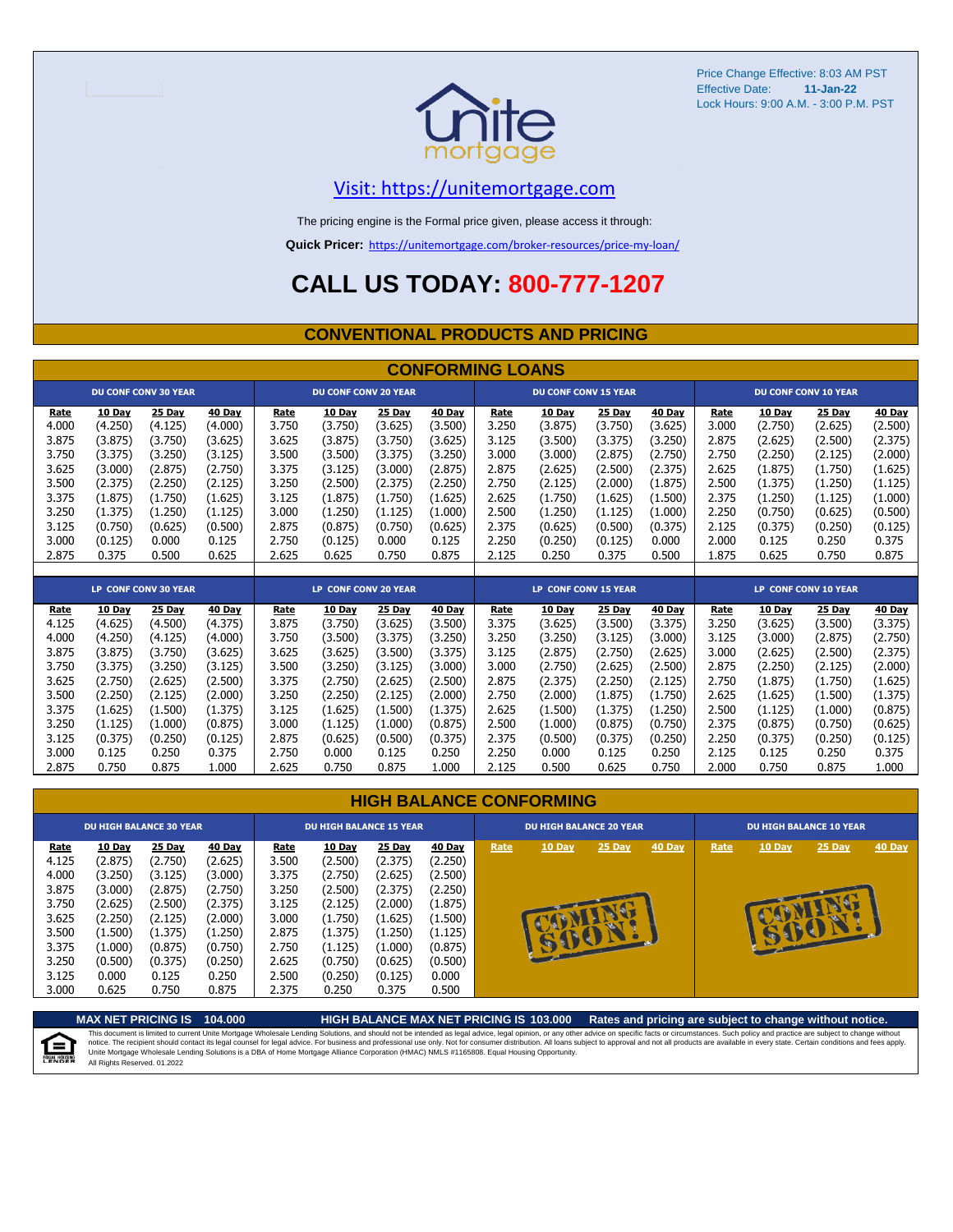

### [V](https://unitemortgage.com/)isit: https://unitemortgage.com

The pricing engine is the Formal price given, please access it through:

**Quick Pricer:** [https://un](https://unitemortgage.com/broker-resources/price-my-loan/)itemortgage.com/broker-resources/price-my-loan/

## **CALL US TODAY: 800-777-1207**

| <b>HOME AFFORDABLE PRODUCTS</b> |         |                             |         |             |                                          |         |         |       |                                 |         |         |      |              |                                       |        |
|---------------------------------|---------|-----------------------------|---------|-------------|------------------------------------------|---------|---------|-------|---------------------------------|---------|---------|------|--------------|---------------------------------------|--------|
|                                 |         | <b>DU HOMEREADY 30 YEAR</b> |         |             | <b>DU HOMEREADY HIGH BALANCE 30 YEAR</b> |         |         |       | <b>LP HOME POSSIBLE 30 YEAR</b> |         |         |      |              | LP HOME POSSIBLE HIGH BALANCE 30 YEAR |        |
| <u>Rate</u>                     | 10 Day  | 25 Day                      | 40 Day  | <u>Rate</u> | <b>10 Day</b>                            | 25 Day  | 40 Day  | Rate  | 10 Day                          | 25 Day  | 40 Day  | Rate | 10 Day       | 25 Day                                | 40 Day |
| 4.125                           | (4.500) | (4.375)                     | (4.250) | 4.125       | (3.375)                                  | (3.250) | (3.125) | 4.000 | (4.250)                         | (4.125) | (4.000) |      |              |                                       |        |
| 4.000                           | (4.000) | (3.875)                     | (3.750) | 4.000       | (3.000)                                  | (2.875) | (2.750) | 3.875 | (3.750)                         | (3.625) | (3.500) |      |              |                                       |        |
| 3.875                           | (3.625) | (3.500)                     | (3.375) | 3.875       | (2.625)                                  | (2.500) | (2.375) | 3.750 | (3.375)                         | (3.250) | (3.125) |      |              |                                       |        |
| 3.750                           | (3.125) | (3.000)                     | (2.875) | 3.750       | (2.375)                                  | (2.250) | (2.125) | 3.625 | (2.750)                         | (2.625) | (2.500) |      |              | D                                     |        |
| 3.625                           | (2.375) | (2.250)                     | (2.125) | 3.625       | (2.250)                                  | (2.125) | (2.000) | 3.500 | (2.125)                         | (2.000) | (1.875) |      |              |                                       |        |
| 3.500                           | (2.000) | (1.875)                     | (1.750) | 3.500       | (1.750)                                  | (1.625) | (1.500) | 3.375 | (1.625)                         | (1.500) | (1.375) |      | <b>REGIS</b> | BO                                    |        |
| 3.375                           | (1.375) | (1.250)                     | (1.125) | 3.375       | (1.125)                                  | (1.000) | (0.875) | 3.250 | (1.000)                         | (0.875) | (0.750) |      |              |                                       |        |
| 3.250                           | (0.875) | (0.750)                     | (0.625) | 3.250       | (0.500)                                  | (0.375) | (0.250) | 3.125 | (0.375)                         | (0.250) | (0.125) |      |              |                                       |        |
| 3.125                           | (0.250) | (0.125)                     | 0.000   | 3.125       | 0.000                                    | 0.125   | 0.250   | 3.000 | 0.250                           | 0.375   | 0.500   |      |              |                                       |        |
| 3.000                           | 0.250   | 0.375                       | 0.500   | 3.000       | 0.625                                    | 0.750   | 0.875   | 2.875 | 0.750                           | 0.875   | L.000   |      |              |                                       |        |

| <b>HOME READY AND HOMEPOSSIBLE CAP LIMITS</b>      |      |      |      |       |       |       |       |                                                                                                  |       |  |  |  |  |
|----------------------------------------------------|------|------|------|-------|-------|-------|-------|--------------------------------------------------------------------------------------------------|-------|--|--|--|--|
|                                                    |      |      |      |       |       |       |       | LTV <=60 60.01 - 65 65.01 - 70 70.01 - 75 75.01 - 80 80.01 - 85 85.01 - 90 90.01 - 95 95.01 - 97 |       |  |  |  |  |
| HomeReady/Home Possible FICO >=680 Adjustment Caps | .500 | .500 | .500 | 1.500 | 1.500 | 0.000 | 0.000 | 0.000                                                                                            | 0.000 |  |  |  |  |
| HomeReady/Home Possible FICO <680 Adjustment Caps  | .500 | .500 | .500 | 1.500 | .500  | .500  | .500  | .500                                                                                             | 1.500 |  |  |  |  |



MAX NET PRICING IS 103.000 Rates and pricing are subject to change without notice.<br>This document is limited to current Unite Mortgage Wholesale Lending Solutions, and should not be intended as legal advice, legal opinion, All Rights Reserved. 01.2022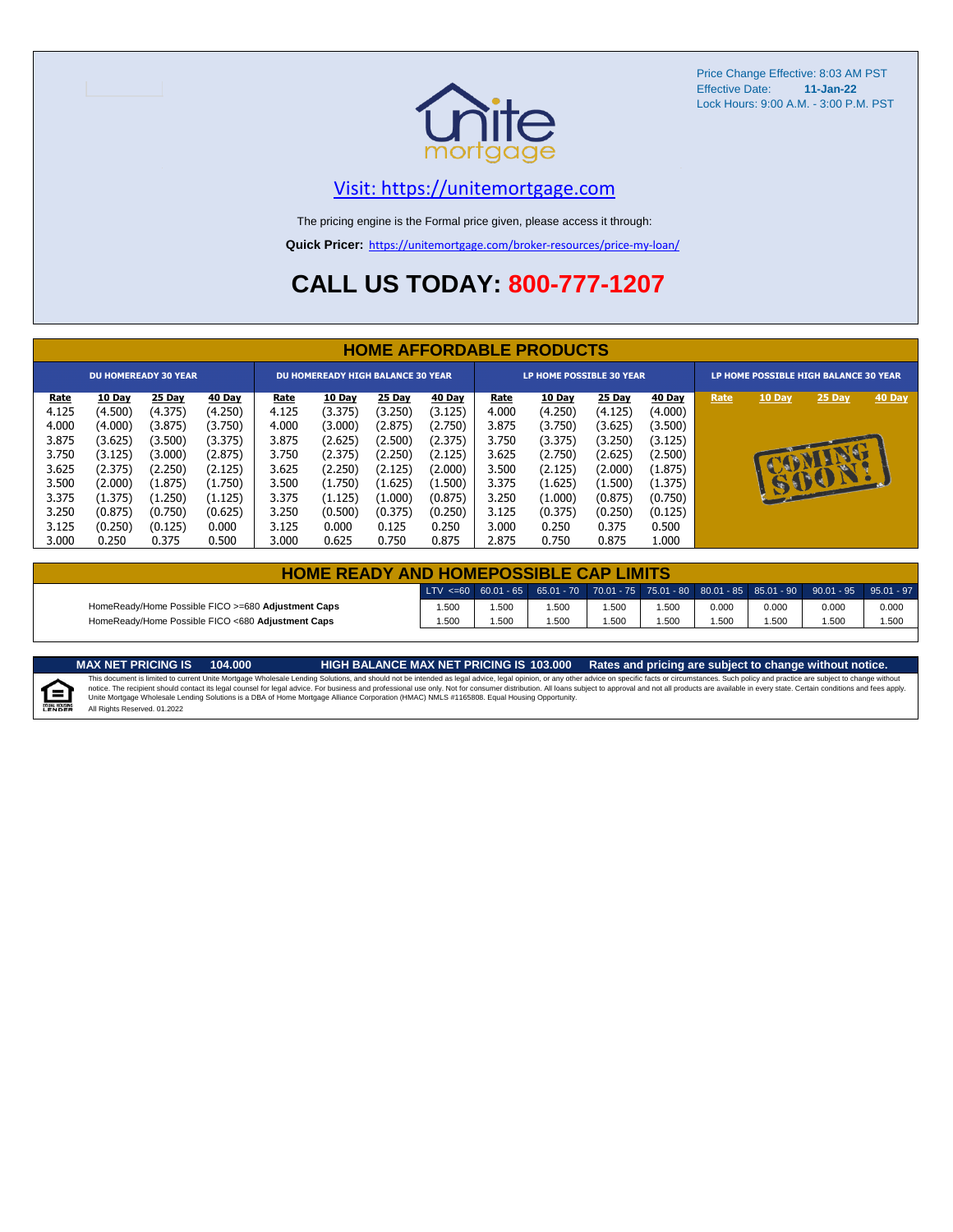

## [V](https://unitemortgage.com/)isit: https://unitemortgage.com

The pricing engine is the Formal price given, please access it through:

**Quick Pricer:** [https://un](https://unitemortgage.com/broker-resources/price-my-loan/)itemortgage.com/broker-resources/price-my-loan/

## **CALL US TODAY: 800-777-1207**

| <b>CONVENTIONAL PRICING ADJUSTMENTS</b>                               |                                                                                        |                                                   |                         |              |              |              |                    |              |                                                                                      |              |  |
|-----------------------------------------------------------------------|----------------------------------------------------------------------------------------|---------------------------------------------------|-------------------------|--------------|--------------|--------------|--------------------|--------------|--------------------------------------------------------------------------------------|--------------|--|
| Credit Score / LTV                                                    | Loan Terms > 15 years                                                                  | $LTV \le 60$                                      | $60.01 - 70$            | $70.01 - 75$ | $75.01 - 80$ | $80.01 - 85$ | $85.01 - 90$       | $90.01 - 95$ | $95.01 - 97$                                                                         | >97.00%      |  |
| $740+$                                                                |                                                                                        | 0.000                                             | 0.250                   | 0.250        | 0.500        | 0.250        | 0.250              | 0.250        | 0.750                                                                                | 0.750        |  |
| 720 - 739                                                             |                                                                                        | 0.000                                             | 0.250                   | 0.500        | 0.750        | 0.500        | 0.500              | 0.500        | 1.000                                                                                | 1.000        |  |
| 700 - 719                                                             |                                                                                        | 0.000                                             | 0.500                   | 1.000        | 1.250        | 1.000        | 1.000              | 1.000        | 1.500                                                                                | 1.500        |  |
| 680 - 699                                                             |                                                                                        | 0.000                                             | 0.500                   | 1.250        | 1.750        | 1.500        | 1.250              | 1.250        | 1.500                                                                                | 1.500        |  |
| 660 - 679                                                             |                                                                                        | 0.000                                             | 1.000                   | 2.250        | 2.750        | 2.750        | 2.250              | 2.250        | 2.250                                                                                | 2.250        |  |
| 640 - 659                                                             |                                                                                        | 0.500                                             | 1.250                   | 2.750        | 3.000        | 3.250        | 2.750              | 2.750        | 2.750                                                                                | 2.750        |  |
| 620-639                                                               |                                                                                        | 0.500                                             | 1.500                   | 3.000        | 3.000        | 3.250        | 3.250              | 3.250        | 3.500                                                                                | 3.500        |  |
|                                                                       | Cash Out (Ex. Student Loan Only) All Loan Terms. Cumulative with above adjust.         | $LTV \le 60$                                      | $60.01 - 70$            | $70.01 - 75$ | $75.01 - 80$ |              |                    |              |                                                                                      |              |  |
| $740+$                                                                |                                                                                        | 0.375                                             | 0.625                   | 0.625        | 0.875        |              |                    |              |                                                                                      |              |  |
| 720 - 739                                                             |                                                                                        | 0.375                                             | 1.000                   | 1.000        | 1.125        |              |                    |              |                                                                                      |              |  |
| 700 - 719                                                             |                                                                                        | 0.375                                             | 1.000                   | 1.000        | 1.125        |              |                    |              |                                                                                      |              |  |
| 680 - 699                                                             |                                                                                        | 0.375                                             | 1.125                   | 1.125        | 1.750        |              |                    |              |                                                                                      |              |  |
| 660 - 679                                                             |                                                                                        | 0.625                                             | 1.125                   | 1.125        | 1.875        |              |                    |              |                                                                                      |              |  |
| 640 - 659                                                             |                                                                                        | 0.625                                             | 1.625                   | 1.625        | 2.625        |              |                    |              |                                                                                      |              |  |
| 620 - 639                                                             |                                                                                        | 0.625                                             | 1.625                   | 1.625        | 3.125        |              |                    |              |                                                                                      |              |  |
| <b>Other Price Adjustments</b><br>All Loan Terms                      | Cumulative with above adjustments                                                      | $LTV \le 60$                                      | $60.01 - 65$            | $65.01 - 70$ | $70.01 - 75$ | $75.01 - 80$ | $80.01 - 85$       | $85.01 - 90$ | $90.01 - 95$                                                                         | $95.01 - 97$ |  |
| High Balance Purchase and R/T Refinance                               |                                                                                        | 0.250                                             | 0.250                   | 0.250        | 0.250        | 0.250        | 0.250              | 0.250        | 0.250                                                                                | <b>NA</b>    |  |
| High Balance Cash-Out Refinance                                       |                                                                                        | 1.000                                             | 1.000                   | 1.000        | 1.000        | 1.000        | <b>NA</b>          | <b>NA</b>    | <b>NA</b>                                                                            | <b>NA</b>    |  |
| High Balance ARMs (Adjustment Based on CLTV)                          |                                                                                        | 0.750                                             | 0.750                   | 0.750        | 0.750        | 1.500        | 1.500              | 1.500        | 1.500                                                                                | <b>NA</b>    |  |
| <b>ARMs</b>                                                           |                                                                                        | 0.000                                             | 0.000                   | 0.000        | 0.000        | 0.000        | 0.000              | 0.000        | 0.250                                                                                | <b>NA</b>    |  |
| HomeReady/Home Possible FICO >=680 Adjustment Caps                    |                                                                                        | 1.500                                             | 1.500                   | 1.500        | 1.500        | 1.500        | 0.000              | 0.000        | 0.000                                                                                | 0.000        |  |
| HomeReady/Home Possible FICO <680 Adjustment Caps                     |                                                                                        | 1.500                                             | 1.500                   | 1.500        | 1.500        | 1.500        | 1.500              | 1.500        | 1.500                                                                                | 1.500        |  |
| <b>Investment Properties</b>                                          |                                                                                        | 2.125                                             | 2.125                   | 2.125        | 2.125        | 3.375        | 4.125              | <b>NA</b>    | <b>NA</b>                                                                            | NA.          |  |
| Second Home                                                           |                                                                                        | 0.000                                             | 0.000                   | 0.000        | 0.000        | 0.000        | 0.000              | 0.250        | 5.000                                                                                | 5.000        |  |
| Manufactured home                                                     |                                                                                        | 0.500                                             | 0.500                   | 0.500        | 0.500        | 0.500        | 0.500              | 0.500        | 0.500                                                                                | 0.500        |  |
| 2-4 Unit Properties (3-4 unit max LTV is 75% (DU) and 80% (LP))       |                                                                                        | 1.000                                             | 1.000                   | 1.000        | 1.000        | 1.000        | 1.000              | <b>NA</b>    | <b>NA</b>                                                                            | NA.          |  |
| Condos - Loan Terms > 15Y (does not apply to Detached building types) |                                                                                        | 0.000                                             | 0.000                   | 0.000        | 0.000        | 0.750        | 0.750              | 0.750        | 0.750                                                                                | 0.750        |  |
|                                                                       | Escrow Waiver (LTV >80% not available in NM, LTV >90% does not apply to HB Nationwide) | 0.000                                             | 0.000                   | 0.000        | 0.000        | 0.000        | 0.000              | 0.000        | 0.000                                                                                | <b>NA</b>    |  |
| UW Waiver Fee (ALL LTV) - based on loan size                          |                                                                                        |                                                   |                         |              |              |              |                    |              |                                                                                      |              |  |
|                                                                       |                                                                                        |                                                   |                         |              |              |              |                    |              |                                                                                      |              |  |
|                                                                       | <b>ALL SUBORDINATE FINANCING</b>                                                       |                                                   |                         |              | $.375\%$     |              |                    |              |                                                                                      |              |  |
| <b>LTV Range</b>                                                      | <b>CLTV Range</b>                                                                      |                                                   | Credit Score < 720      |              |              |              | Credit Score > 720 |              |                                                                                      |              |  |
| ≤ 65.00%                                                              | $80.01\% - 95.00\%$                                                                    |                                                   | 0.500                   |              |              |              | 0.250              |              |                                                                                      |              |  |
| 65.01% - 75.00%                                                       | $80.01\% - 95.00\%$                                                                    |                                                   | 0.750                   |              |              |              | 0.500              |              |                                                                                      |              |  |
| 75.01% - 95.00%                                                       | $90.01\% - 95.00\%$                                                                    |                                                   | 1.000                   |              |              |              | 0.750              |              |                                                                                      |              |  |
| 75.01% - 90.00%                                                       | 76.01% - 90.00%                                                                        |                                                   | 1.000                   |              |              |              | 0.750              |              |                                                                                      |              |  |
| $$95.00\%$                                                            | 95.01% - 97.00%                                                                        |                                                   | 1.500                   |              |              |              | 1.500              |              |                                                                                      |              |  |
|                                                                       |                                                                                        |                                                   |                         |              |              |              |                    |              |                                                                                      |              |  |
|                                                                       | <b>LOCK EXTENSIONS - RELOCKS - OTHER CHANGES</b>                                       |                                                   |                         |              |              |              |                    |              |                                                                                      |              |  |
|                                                                       |                                                                                        |                                                   | <b>Lock Extensions:</b> |              |              |              |                    |              |                                                                                      |              |  |
| 1-4 days                                                              | .03/day                                                                                |                                                   |                         |              |              |              |                    |              |                                                                                      |              |  |
| 5 days                                                                | 0.125                                                                                  |                                                   |                         |              |              |              |                    |              | 10 Day Lock Expires:                                                                 | 01/21/22     |  |
| 7 days                                                                | 0.187                                                                                  |                                                   |                         |              |              |              |                    |              | 25 Day Lock Expires:                                                                 | 02/05/22     |  |
| 10 days                                                               | 0.250                                                                                  |                                                   |                         |              |              |              |                    |              | 40 Day Lock Expires:                                                                 | 02/20/22     |  |
| 15 days                                                               | 0.375                                                                                  |                                                   |                         |              |              |              |                    |              |                                                                                      |              |  |
| <b>Relocks:</b>                                                       | <b>Other Changes:</b>                                                                  |                                                   |                         |              |              |              |                    |              |                                                                                      |              |  |
| Worse Case pricing plus additional .250 hit                           | Loan Program                                                                           | Worse Case if moving into different delivery type |                         |              |              |              |                    |              |                                                                                      |              |  |
|                                                                       | Rate Change                                                                            | Not subject to worse case pricing                 |                         |              |              |              |                    |              | Locks expiring on a non business day are<br>good through the following business day. |              |  |

|                            |                              |         |                                                                                                                                                                                                                                                                                                                                                                                                                                                                                                                                                                                                                | APOR: | $15/20$ YR.: | $2.500\%$ 1 YR CMT: | 0.120% |
|----------------------------|------------------------------|---------|----------------------------------------------------------------------------------------------------------------------------------------------------------------------------------------------------------------------------------------------------------------------------------------------------------------------------------------------------------------------------------------------------------------------------------------------------------------------------------------------------------------------------------------------------------------------------------------------------------------|-------|--------------|---------------------|--------|
|                            | <b>MAX NET PRICING IS</b>    | 104.000 | Rates and prices are subject to change without notice.                                                                                                                                                                                                                                                                                                                                                                                                                                                                                                                                                         |       | $25/30$ YR.: | 2.960% 1 YR Libor:  | 0.360% |
| ſ≘<br><b>EQUAL HOUSING</b> | All Rights Reserved, 01.2022 |         | This document is limited to current Unite Mortgage Wholesale Lending Solutions, and should not be intended as legal advice, legal opinion, or any other advice on specific facts or circumstances. Such policy and practice ar<br>notice. The recipient should contact its legal counsel for legal advice. For business and professional use only. Not for consumer distribution. All loans subject to approval and not all products are available in every stat<br>Unite Mortgage Wholesale Lending Solutions is a DBA of Home Mortgage Alliance Corporation (HMAC) NMLS #1165808. Equal Housing Opportunity. |       |              |                     |        |